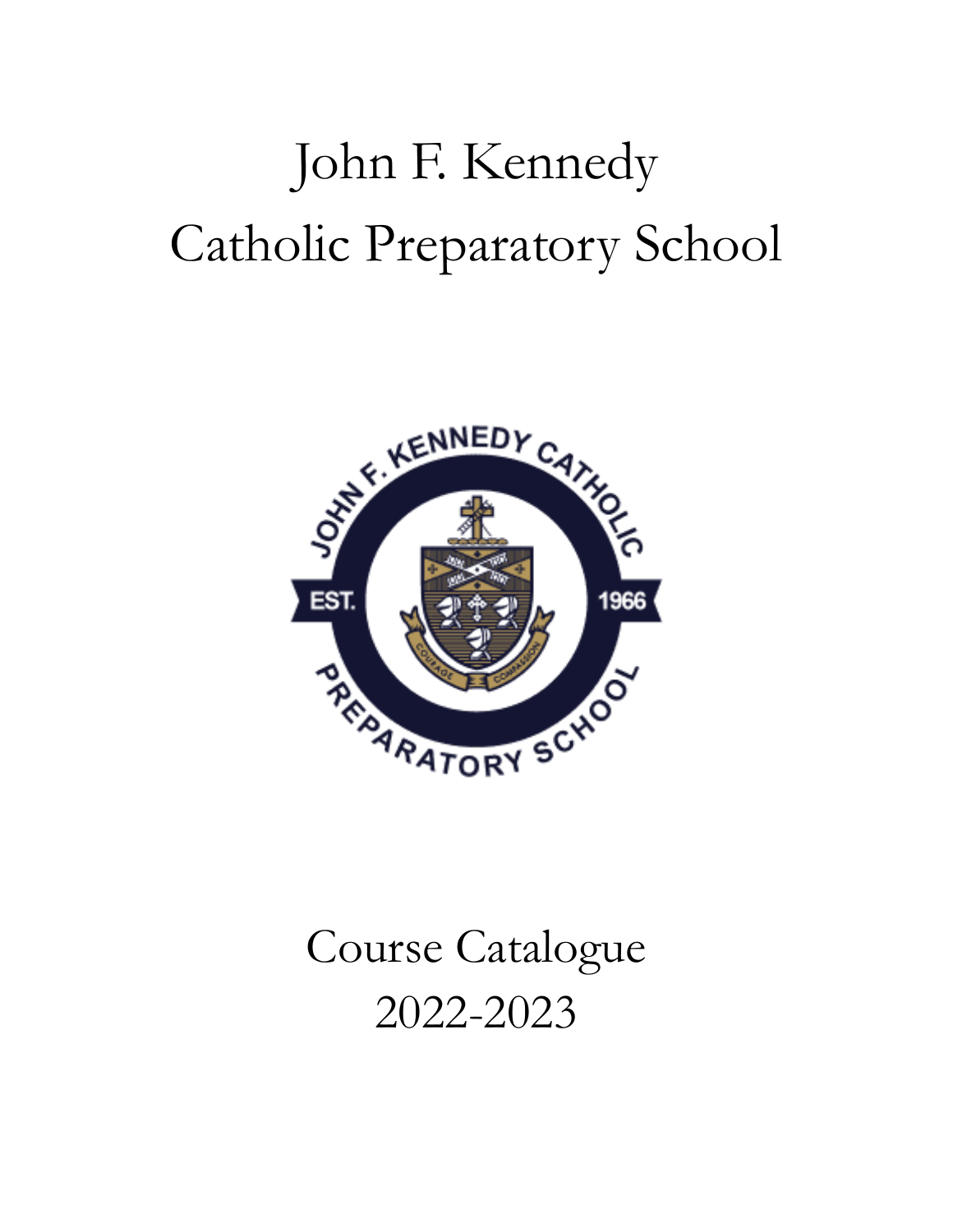## TABLE OF CONTENTS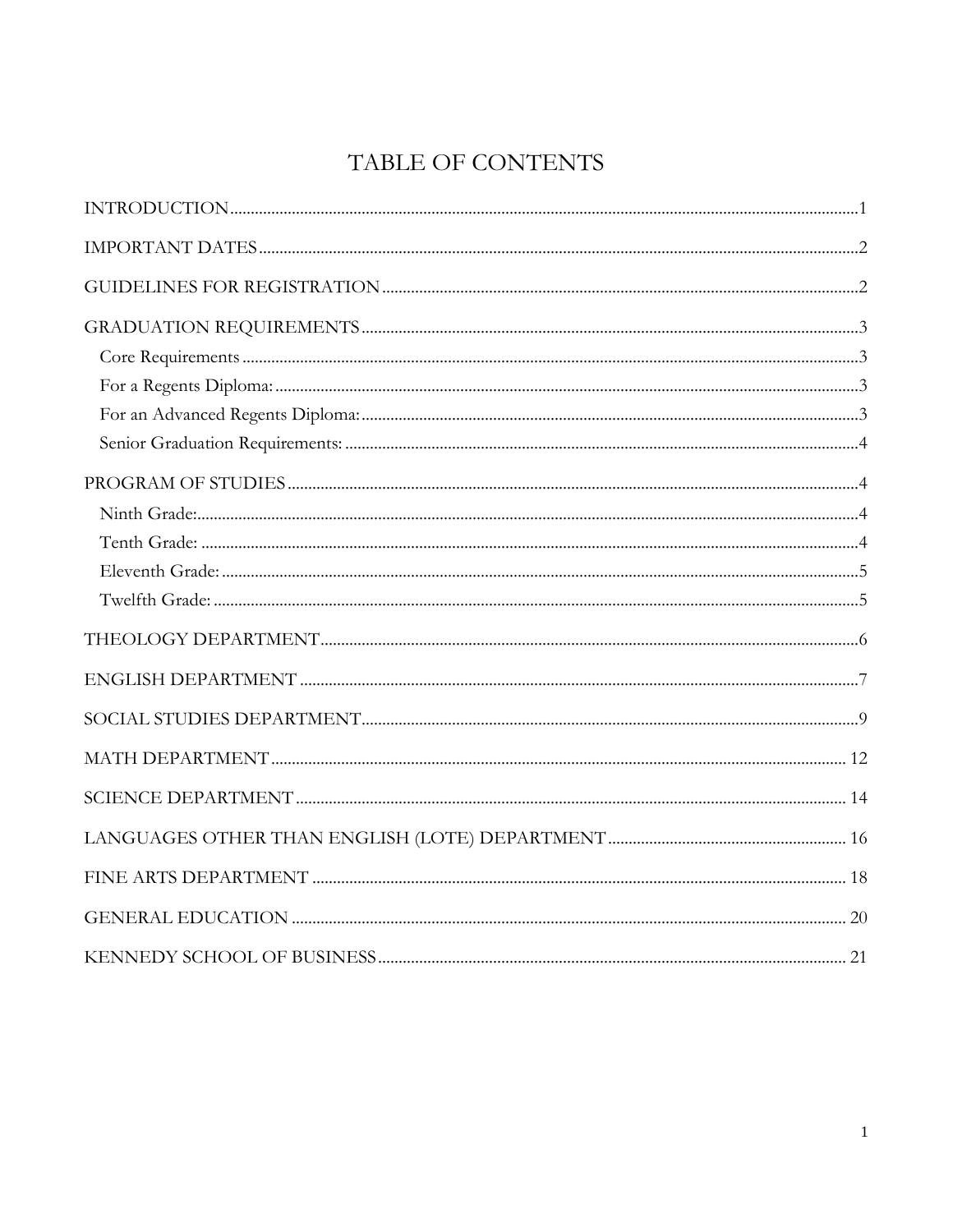## **INTRODUCTION**

<span id="page-2-0"></span>The courses that will be offered (pending sufficient enrollment) in the 2022-2023 academic year are described in this catalogue.

The section on graduation requirements explains what courses you must take each year or before graduation. Read this section carefully. There are different requirements for the Regents and Advanced Regents diplomas. *All students must strive for the Advanced Regents diploma. Concerns regarding diploma requirements should be brought to your Guidance Counselor.*

As you begin to select courses for next year, think about your interests and abilities, your strengths and weaknesses, your short-term and long-range plans. Think about the subjects or areas you like and are interested in. Talk with your parents about the choices available to you. Listen to your current teachers as they provide information about what future courses will cover. As you enter Senior year here at Kennedy Catholic, you should look at the suggestions or requirements of the program or college in which you have an interest and choose your electives accordingly.

Questions regarding placement into courses should be directed to the student's current teacher and/or Department Chairperson in that subject area. Students who want to enroll in Honors and/or AP Courses must receive course recommendations from their current teacher and approvals from the appropriate Department Chairperson before selecting the course during the registration process. The Scheduling Department will confer with the subject area teachers, Guidance Department, and/or Department Chairperson to ensure correct placement.

Kennedy Catholic offers seven courses for college credit through St. John's University, Iona College, and SUNY Albany. Placement in a particular course level is subject to change based on recommendation and grade performance.

Kennedy Catholic is proud to be partnering with PACE University's "Lubin School of Business". Kennedy's School of Business will offer college credit courses starting the student's spring semester of Junior year. The current cost per credit is \$150 (\$450 total per class) and is payable to PACE University. All fees are subject to change and all courses will be taught at Kennedy Catholic. PACE courses may be taken individually or as a senior elective. Business School courses may fulfill a senior elective requirement provided two (2) semester courses are taken or one (1) full year course is taken during an academic school year.

College Board fees for the AP Exams will automatically be billed to the students FACTS account. Fees for any dual-enrolled courses (College Credit) will not be billed through FACTS. It is the student's responsibility to submit the registration form and fee at the required time for these courses.

**Freshmen and Sophomores will automatically be registered for next year's courses. Senior course registration and electives must be completed and submitted by March 31, 2022.**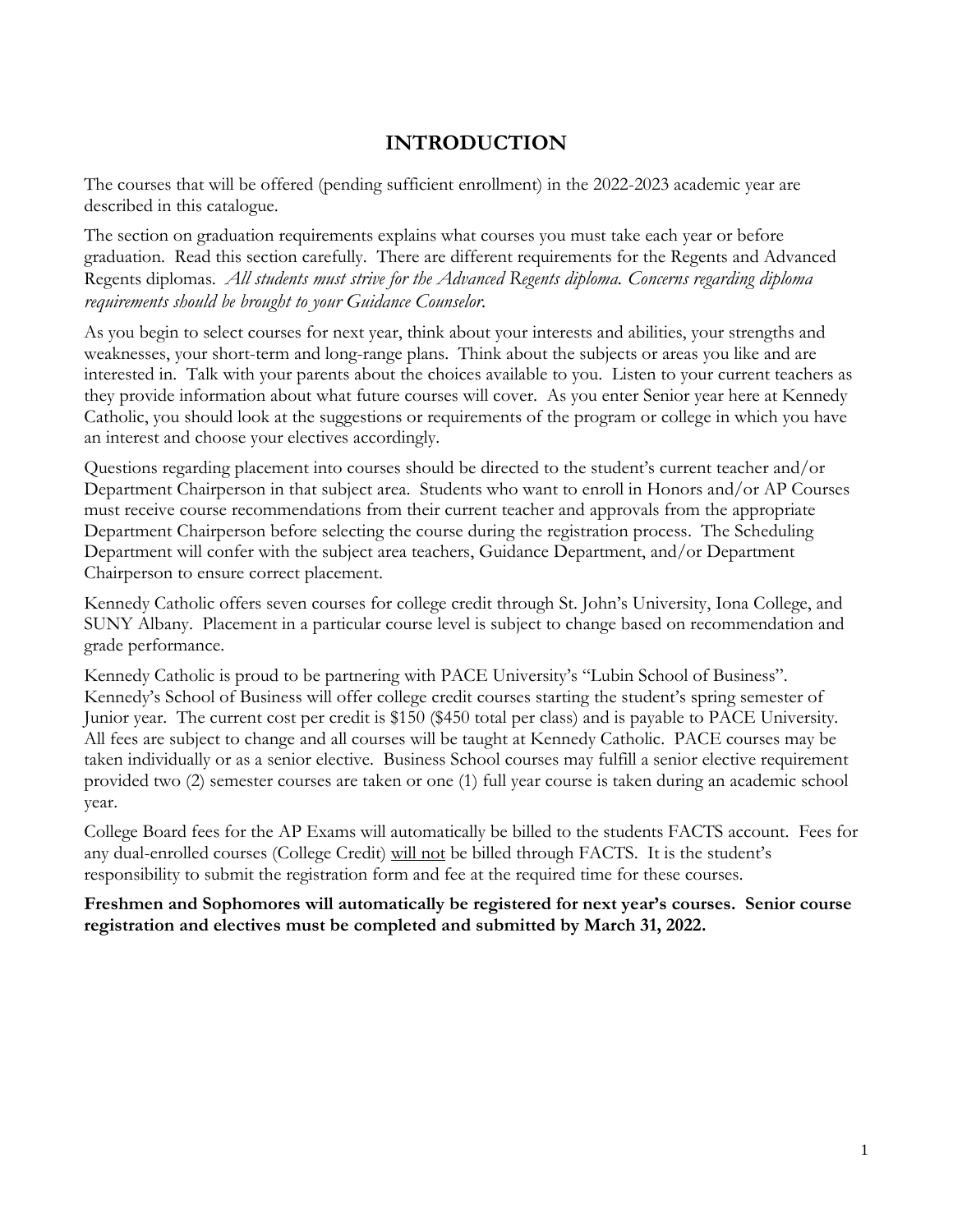## **IMPORTANT DATES**

<span id="page-3-0"></span>

|                                                                                                                                                                                                                               | <b>March 31:</b> Registration deadline for Seniors                            |                                                                                   |  |  |
|-------------------------------------------------------------------------------------------------------------------------------------------------------------------------------------------------------------------------------|-------------------------------------------------------------------------------|-----------------------------------------------------------------------------------|--|--|
| <b>June 1-9:</b>                                                                                                                                                                                                              | All students confirm course registration and placement using PowerSchool      |                                                                                   |  |  |
| June 10:                                                                                                                                                                                                                      | Last day for students to request changes to course registration and placement |                                                                                   |  |  |
| Students will not be permitted to request changes after this date including adding or<br>dropping a course. Requests for these types of changes will not be considered beyond<br>June 10 or during the first weeks of school. |                                                                               |                                                                                   |  |  |
| <b>First Week of Fall Semester:</b>                                                                                                                                                                                           |                                                                               | Register for college credit (Iona College, St. John's University,<br>SUNY Albany) |  |  |
|                                                                                                                                                                                                                               | <b>First Week of Spring Semester:</b>                                         | Register for college credit (Iona College, St. John's University,<br>SUNY Albany) |  |  |

## **GUIDELINES FOR REGISTRATION**

- <span id="page-3-1"></span>1. Selecting a course DOES NOT guarantee a student's enrollment in the course. Final rosters are determined at the sole discretion of the Vice Principal of Academics in conjunction with the Department Chairpersons and Guidance Department.
- 2. Limited space is available in ALL Advanced Placement and College level courses. Students must be recommended by each department to be considered for one of these courses. A recommendation alone DOES NOT guarantee a student will be enrolled in the class.
- 3. In order to receive "College Credit" from ANY dual-enrolled course, students MUST complete the registration form at the beginning of each semester with the college/university offering the class. It is the student's responsibility to submit the registration form and fee at the required time.
- 4. If any course in this process does not receive sufficient enrollment requests, the class may not be offered for the 2022-2023 school year. In the event that this occurs, students may be assigned placement in a different course at the school's discretion.
- 5. Students will be automatically enrolled into required courses based on their grade level for Physical Education, Health, and PSAT. These courses will not appear as options in PowerSchool during the registration process.
- 6. During the registration process, if there is a course that is **not listed as a choice that a student needs**, they should send an email to Mrs. Abbamont at [Maria.Abbamont@kennedycatholic.org](mailto:Maria.Abbamont@kennedycatholic.org)
- 7. If there are any questions regarding the registration process, students should email Mrs. Abbamont at [Maria.Abbamont@kennedycatholic.org.](mailto:Maria.Abbamont@kennedycatholic.org)
- 8. If there are any questions regarding selection and/or placement into courses, students should direct their questions to their current teacher and/or Department Chairperson.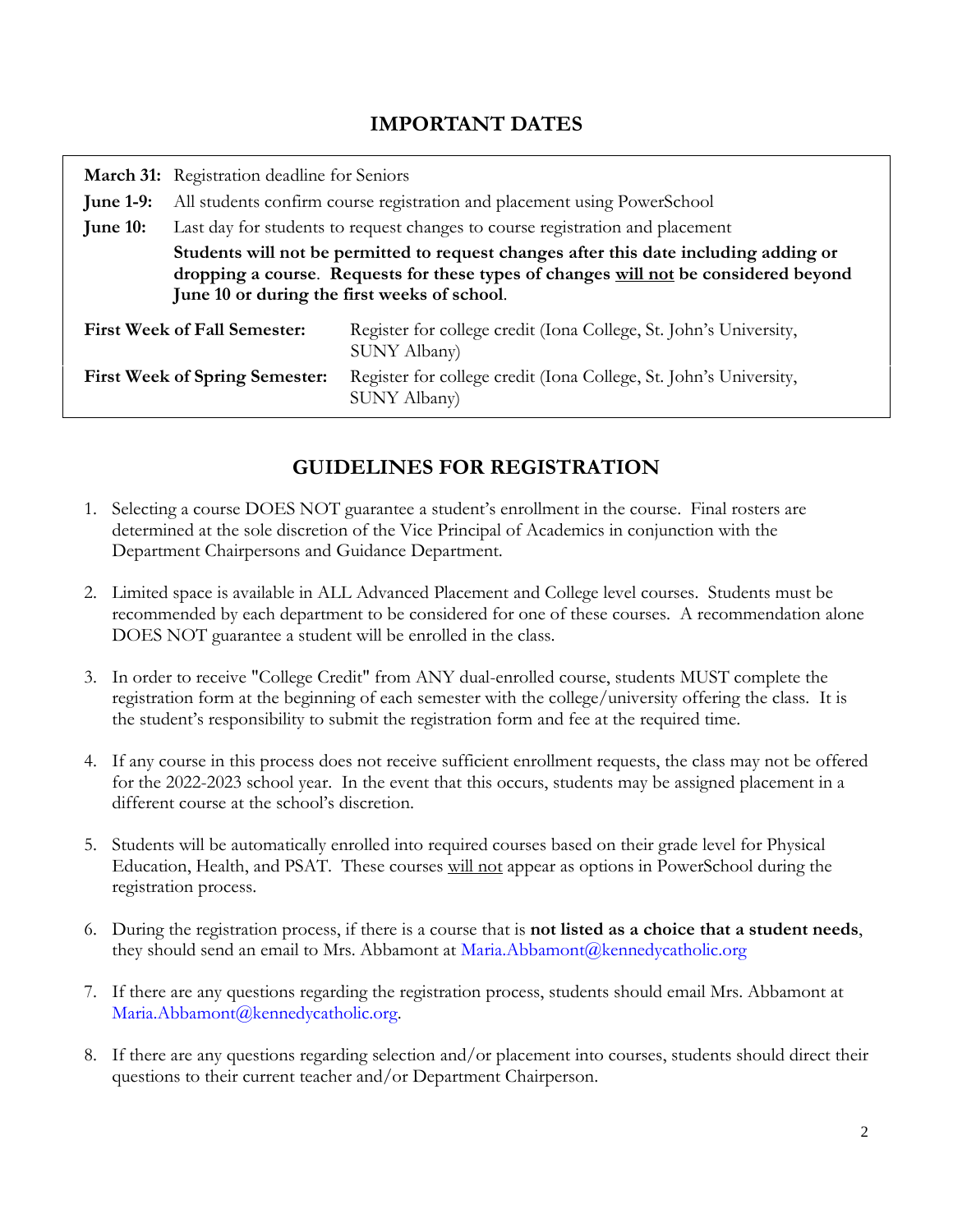## **GRADUATION REQUIREMENTS**

<span id="page-4-0"></span>All Kennedy Catholic graduates must satisfy New York States Regents Exam requirements to earn a NYS Regents Diploma. All Kennedy Catholic students are expected to actively pursue an Advanced Regents Diploma in conjunction with successful completion of the following Kennedy Catholic core requirements for graduation as follows:

## <span id="page-4-1"></span>**Core Requirements**

Theology 4 years English 4 years Social Studies 4 years Mathematics 4 years Science 4 years Language Other Than English (LOTE) 3 years\* Fine Arts 1 year Health ½ year PSAT 1 year Physical Education 4 years

The above core requirements plus electives meet the NYS minimum requirement of 22 units.

\***Students are not permitted to change from one language to another**; for example, a student that takes Italian in Freshman year must take it Sophomore year **and** Junior year. Students are required to take the Comprehensive Regents Equivalent Examination by Junior year. Once a student has chosen a language Freshman year, that student must take that language until the Level 3 Comprehensive Regents Equivalent Examination has been taken, which is necessary for the Advanced Regents Diploma. Students that fail the Level 3 Comprehensive Regents Equivalent Examination are required to make up the exam. Students that have completed their language requirement may not take a Level 1 language as an elective.

*To advance to Junior year, a student must pass a Regents Exam in Math and a Regents Exam in Science by January of Sophomore year.* 

## <span id="page-4-2"></span>**For a Regents Diploma:**

State examinations (passing **all** the following with a grade of at least 65): The English Language Arts Regents Examination Global History and Geography Regents Examination U.S. History and Government Regents Examination A Regents Examination in Mathematics A Regents Examination in Science

## <span id="page-4-3"></span>**For an Advanced Regents Diploma:**

State examinations (passing **all** the following with a grade of at least 65): The English Language Arts Regents Examination The Global History and Geography Regents Examination U.S. History and Government Regents Examination Three Regents examinations in Mathematics (Algebra I, Geometry, Algebra 2) Two Regents examinations in Science (Living Environment and one Physical Setting) A Level 3 Comprehensive Regents Equivalent Examination in a Language Other Than English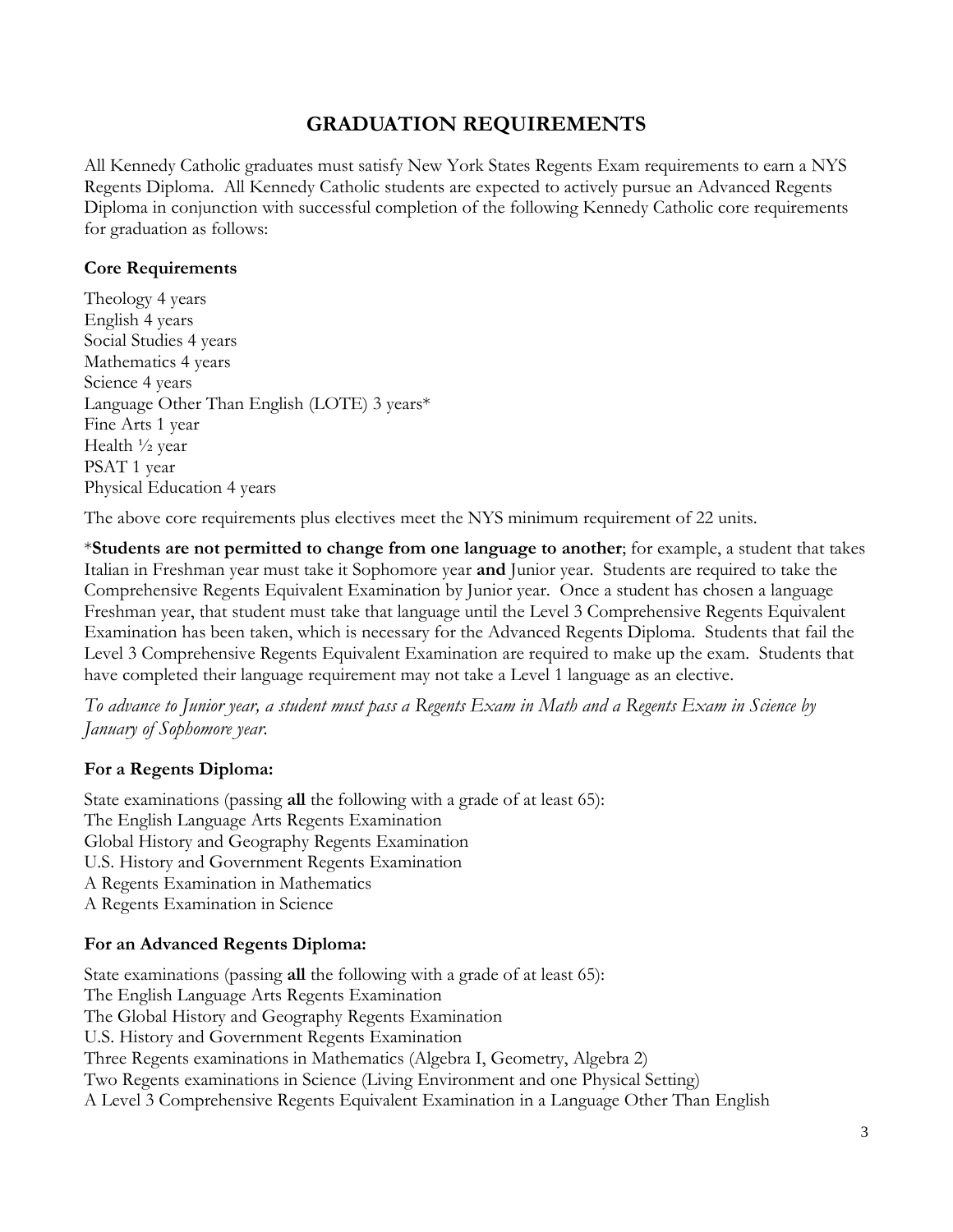#### <span id="page-5-0"></span>**Senior Graduation Requirements:**

- All Seniors must pass each course taken to receive a diploma.
- **•** Seniors failing a half-year course in January must make arrangements to pass that course before the end of the school year, or during the summer, before they will receive a diploma.
- Seniors enrolled in any additional course may not drop the overloaded course after the first two weeks into the first marking period.
- All seniors must carry at least 6 academic subjects, plus Physical Education, each semester.
- Seniors who are failing three or more courses in January may be asked to withdraw from Kennedy Catholic.
- Seniors failing two or more classes may not be allowed to participate in the senior prom or in the commencement exercises.
- In order to participate in the Senior Prom and Graduation Exercises, each senior must:
	- 1. Complete the required number of Christian Community Service hours by March 15th.
	- 2. Meet all financial obligations by May 15th.
	- 3. Meet the academic requirements. Seniors failing two or more courses in June (this would include a half-year course failed in January) may not be permitted to participate in graduation ceremonies.

## **PROGRAM OF STUDIES**

## <span id="page-5-2"></span><span id="page-5-1"></span>**Ninth Grade:**

- Theology I
- English 9 or English 9 Honors
- Global Studies I or Global Studies I Honors
- Algebra I or Geometry
- Biology, Biology Honors, or Freshman AP Biology
- Spanish I, or Latin I, or Italian I
- Physical Education
- One of the following: Art & Music Appreciation, Studio Art, Chorus\*, Band\*, String Ensemble\*, Music History & Theory, or Theater/Acting.

*\*Students in a Fine Arts homeroom will be required to take an additional Fine Arts class during the school day.* 

## <span id="page-5-3"></span>**Tenth Grade:**

- Theology II
- English 10 or English 10 Honors
- Global Studies II or Global Studies II Honors
- Geometry, Geometry Honors, Algebra 2, or Algebra 2 Honors
- Chemistry or Chemistry Honors
- Spanish II or II Honors, or Latin II, or Italian II
- **PSAT** Prep
- Physical Education
- Optional: Chorus, Band, String Ensemble, Studio Art II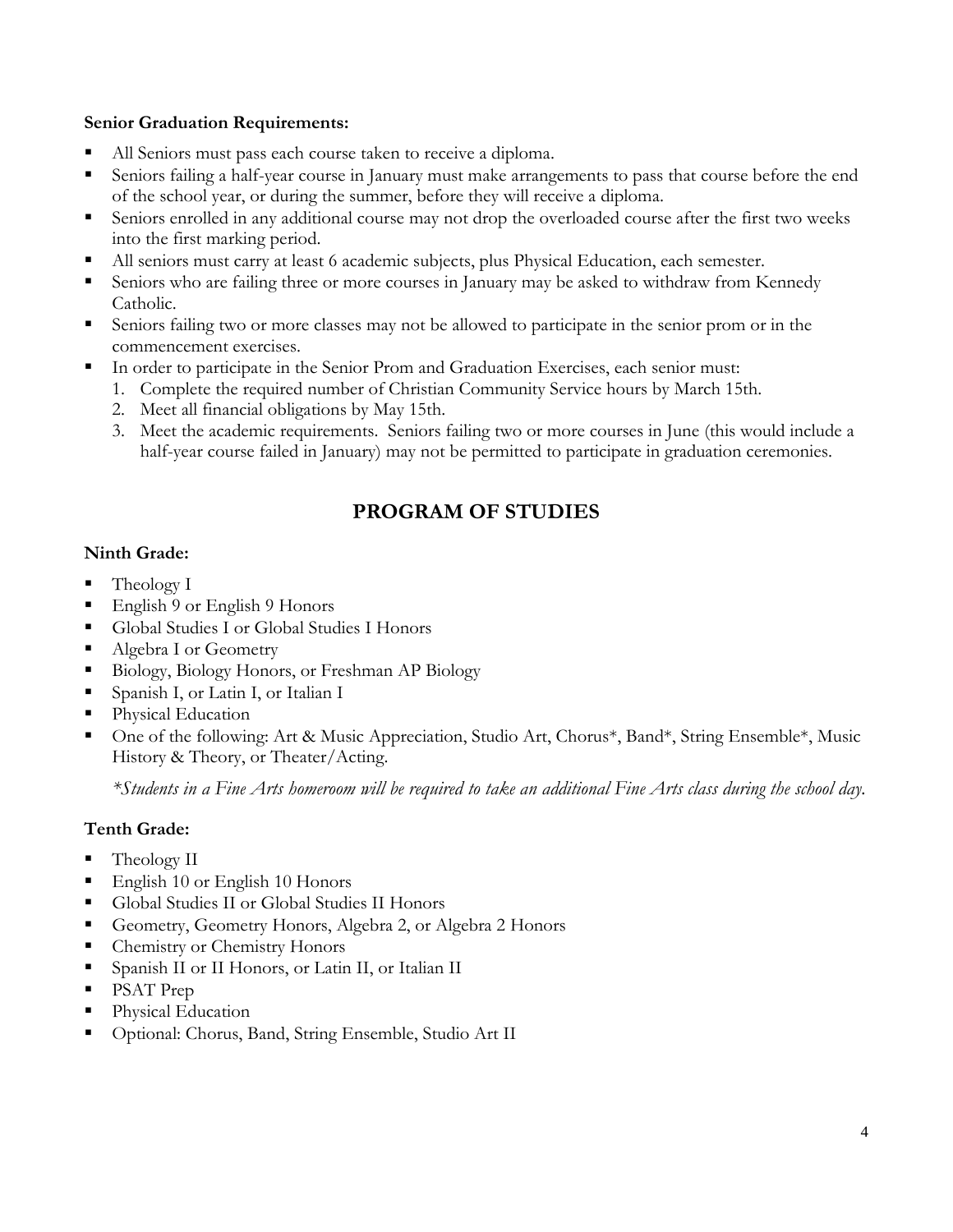## <span id="page-6-0"></span>**Eleventh Grade:**

- Theology III
- English 11 or AP English Language
- U.S. History & Government or AP U.S. History
- Algebra 2, Algebra 2 Honors, Pre-Calculus, or Pre-Calculus Honors
- Physics or AP Physics, Earth Science
- Spanish III, Spanish III Honors, AP Spanish, Latin III, or Italian III
- **•** Physical Education
- College Placement & Career Planning Seminar or College Writing
- Optional: Advanced Visual Art I, Chorus, Band, String Ensemble
- Kennedy School of Business: Business 101, Business Management 150

## <span id="page-6-1"></span>**Twelfth Grade:**

- Theology IV
- English 12 or AP English Literature
- Civics Government & Economics, AP U.S. Government & Politics, or AP Macroeconomics
- College Algebra, Pre-Calculus, AP Calculus AB or AP Statistics
- AP Biology, AP Environmental Science, AP Chemistry, Environmental Science, AP Physics or Applied Physics (Required for any student who has not taken Physics or AP Physics)
- Physical Education
- One or more of the following electives.

| 3D Computer Modeling           | AP U.S. Government & Politics  |
|--------------------------------|--------------------------------|
| AP Art History                 | Ceramics & Applied Art         |
| AP Computer Science Principles | Spreading the Word through Art |
| AP Latin                       | Advanced Visual Art II*        |
| AP Macroeconomics              | Band*                          |
| AP Psychology                  | $Chorus*$                      |
| AP Spanish                     | String Ensemble*               |
| <b>AP</b> Statistics           |                                |
|                                |                                |

Advanced Writing and Research (semester (1/2 year) course) General Education College Preparation (semester (1/2 year) course)

*\*These are Fine Arts homeroom electives. If one of these is selected, students may be required to choose one or more of the electives from the above list.*

**Kennedy School of Business:** Business 101, Business Law 150, Business Management 150, Investments 101 and Compliance 101. PACE courses may be taken individually or as a senior elective. Business courses may fulfill a senior elective requirement provided two (2) semester courses are taken or one (1) full year course is taken during an academic school year.

*Courses may be subject to change/deletion depending upon faculty availability, student interest, budgeting concerns and the requirements of the State of New York*.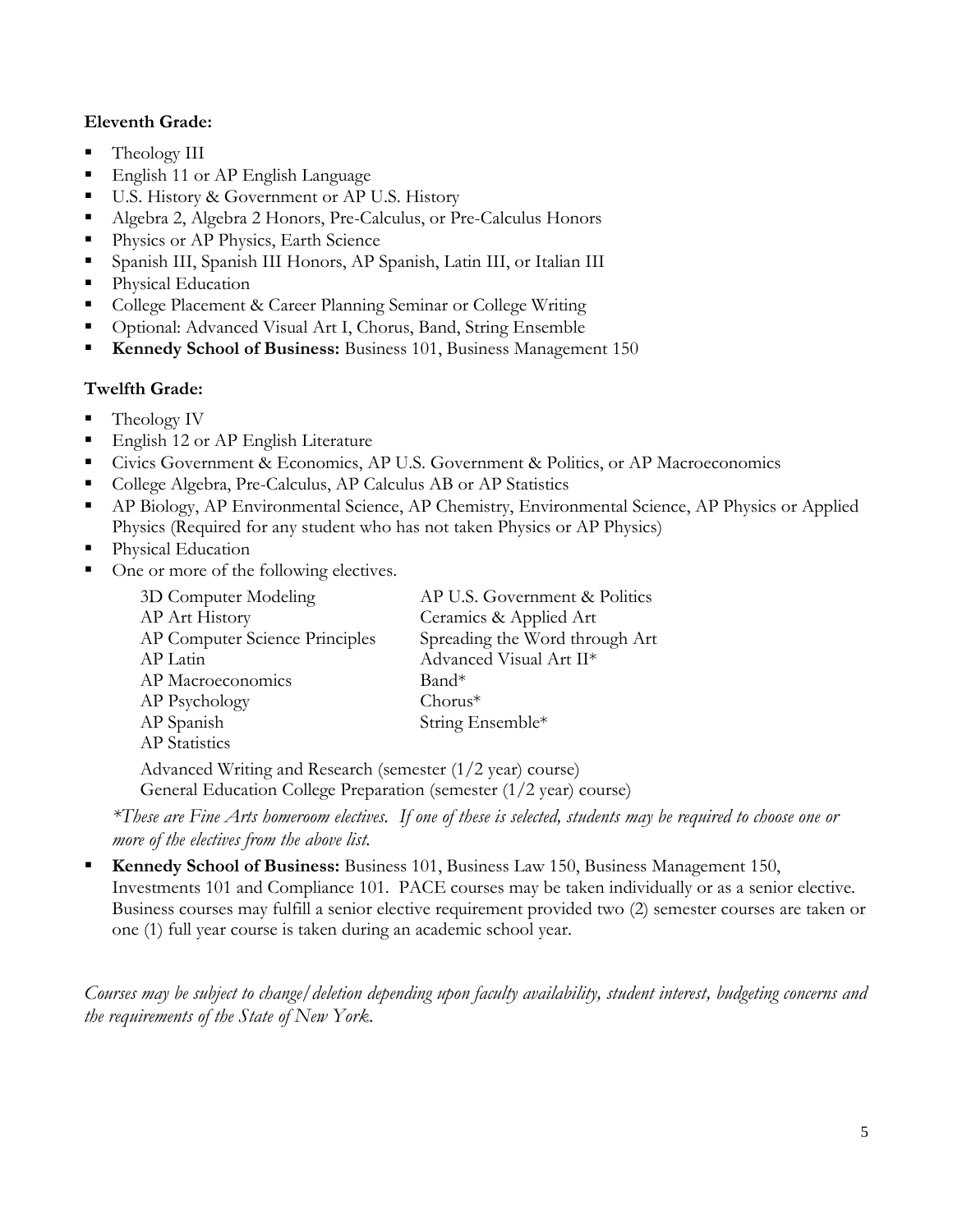## **THEOLOGY DEPARTMENT**

<span id="page-7-0"></span>The Theology department follows The United States Conference of Catholic Bishop's *Doctrinal Elements of a Curriculum Framework for the Development of Catechetical Materials for Young People of High School Age*. There are two theology courses per academic year.

## **9 th Grade - Theology I**

#### Course I - The Revelation of Jesus Christ in Scripture

The purpose of this course is to give students a general knowledge and appreciation of the Sacred Scriptures. Through their study of the Bible, they will come to encounter the living Word of God, Jesus Christ. In the course they will learn about the Bible, authored by God through Inspiration, and its value to people throughout the world. If they have not been taught this earlier, they will learn how to read the Bible and will become familiar with the major sections of the Bible and the books included in each section. The students will pay particular attention to the Gospels, where they may grow to know and love Jesus Christ more personally.

#### Course II - Who Is Jesus Christ?

The purpose of this course is to introduce students to the mystery of Jesus Christ, the living Word of God, the Second Person of the Blessed Trinity. In this course students will understand that Jesus Christ is the ultimate Revelation to us from God. In learning about who he is, the students will also learn who he calls them to be.

#### **10th Grade - Theology II**

Course I - The Mission of Jesus Christ (The Paschal Mystery)

The purpose of this course is to help students understand all that God has done for us through his Son, Jesus Christ. Through this course of study, students will learn that for all eternity, God has planned for us to share eternal happiness with him, which is accomplished through the redemption Christ won for us. Students will learn that we share in this redemption only in and through Jesus Christ. They will also be introduced to what it means to be a disciple of Christ and what life as a disciple entails.

Course II - Jesus Christ's Mission Continues in the Church

The purpose of this course is to help the students understand that in and through the Church they encounter the living Jesus Christ. They will be introduced to the fact that the Church was founded by Christ through the Apostles and is sustained by him through the Holy Spirit. The students will come to know that the Church is the living Body of Christ today. This Body has both divine and human elements. In this course, students will learn not so much about events in the life of the Church but about the sacred nature of the Church.

#### **11th Grade - Theology III**

Course I - Sacraments as Privileged Encounters with Jesus Christ

The purpose of this course is to help students understand that they can encounter Christ today in a full and real way in and through the sacraments, and especially through the Eucharist. Students will examine each of the sacraments in detail so as to learn how they may encounter Christ throughout life.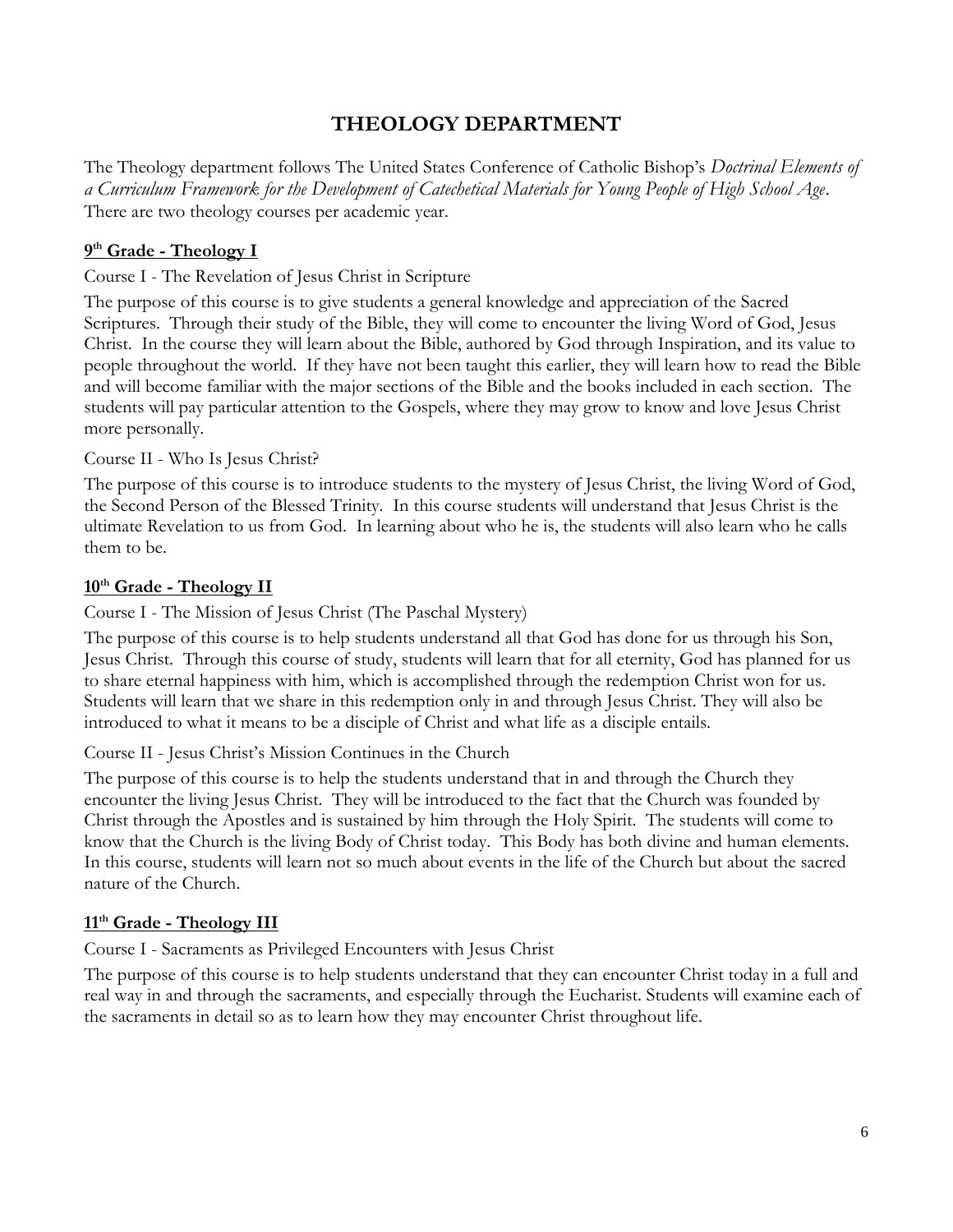#### Course II - Life in Jesus Christ

The purpose of this course is to help students understand that it is only through Christ that they can fully live out God's plans for their lives. Students are to learn the moral concepts and precepts that govern the lives of Christ's disciples.

#### **12th Grade - Theology IV**

#### Course I - Sacred Scripture

The purpose of this course is to give an overview of Sacred Scripture with an introduction to the basic principles for understanding and interpreting the Bible. Because of the extent of the scriptural material, this outline will not try to cover the vast content but rather offer comments about Scripture's purpose and religious significance. Given the limits of a semester of study, it will not be possible to introduce all the books of the Bible here. But every effort is made to project a sense of the unity of the narrative for the divine plan of salvation, the presence of God's action in this record of his Revelation, and his desire to share his merciful love with us. It is suggested that for the detailed curriculum, comments on authorship, date of composition, and formation of text of each book of the Bible be drawn from introductions in the New American Bible.

## Course II - History of the Catholic Church

The purpose of this course is to present a catechesis of the Church and the Body of Christ in history: its nature and meaning, images, marks, life and ministry, guide to moral life, and the role of prayer. The aim of this course is to supply the students with a general knowledge of the Church's history from apostolic times to the present. They will be introduced to the fact that the Church was founded by Christ through the Apostles and is sustained by him throughout history through the Holy Spirit. The students will come to know that the Church is the living Body of Christ today and, as such, has both divine and human elements. In this course, students will learn about the Church's 2,000 years of history and about how the Church is led and governed by the successors of the Apostles.

## **ENGLISH DEPARTMENT**

## <span id="page-8-0"></span>**English 9**

This course is designed to develop reading, writing, and critical thinking skills through the exploration of various literary genres. Students will read and analyze 5 to 7 full length classics as well as poetry, short stories, and non-fiction pieces. As students write, they will hone vocabulary and grammar skills.

#### **English 9 Honors**

Prerequisites: Exceptional work in 8<sup>th</sup> grade, high achievement on the TACHS test, Department approval. This Honors level course will enhance students' reading, writing, critical thinking, and oral communication skills. Material is selected to challenge and inspire highly motivated students.

## **English 10**

#### **Prerequisite:** English 9.

This course surveys classic literary works from around the world. A sampling from different cultures and time periods gives students the opportunity to respond in various forms of written and oral expression, with emphasis on vocabulary and grammatical choices. Students will be required to read a number of major fulllength works in addition to selections from other genres. In June students will take the English Language Arts Regents, which they must pass to graduate.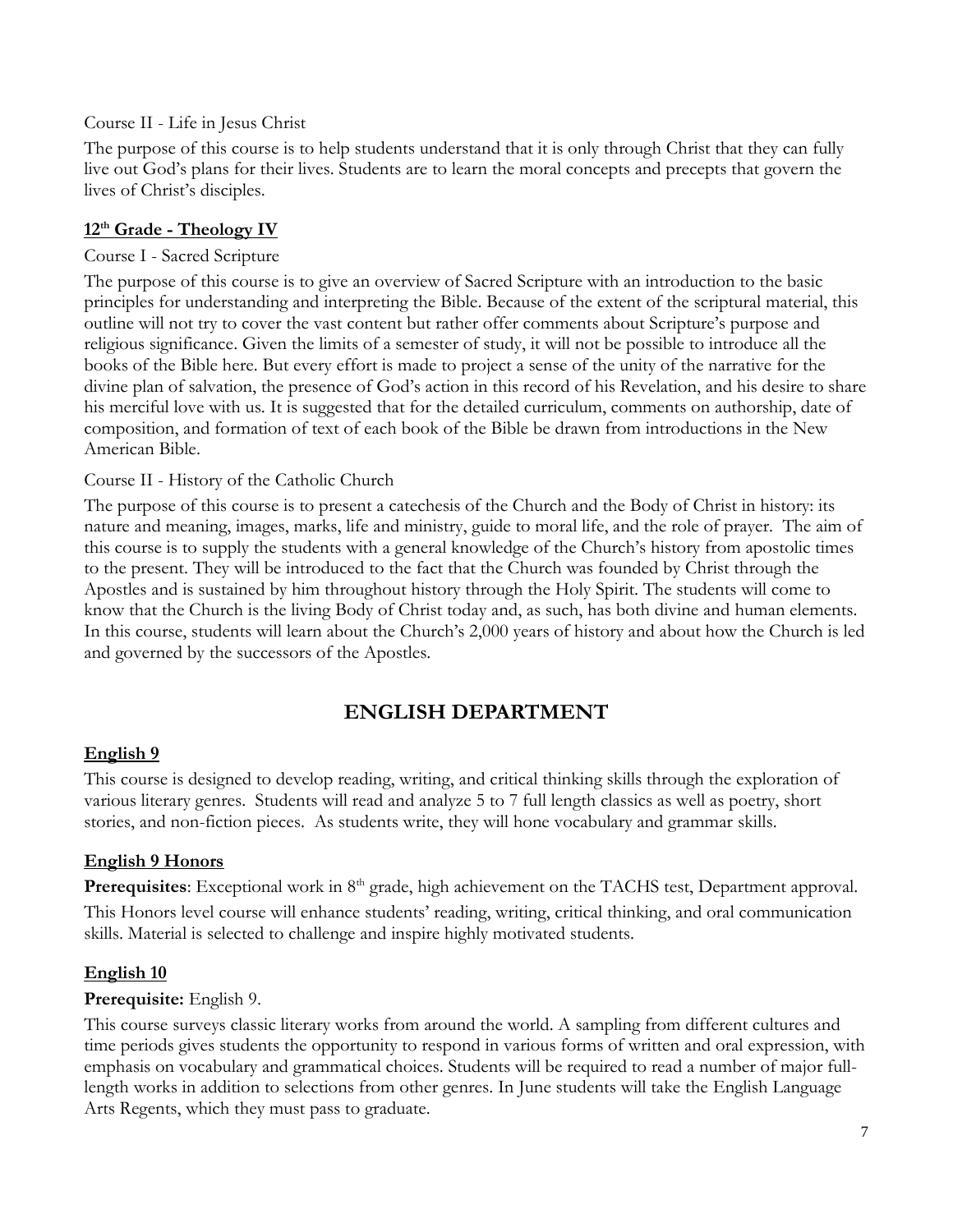## **English 10 Honors**

**Prerequisites**: exceptional work and effort in English 9, strong writing skills, and Department approval.

A survey course of classic literary works from around the world, this course extends the reading and writing curriculum from English 10-R and provides a challenge for the advanced reader and writer. Students will learn to respond to literature using a variety of written modes. An introduction to rhetoric, both written and oral, is integrated into the curriculum. An emphasis on literary analysis and essay writing is combined with vocabulary and grammar studies appropriate for the advanced high-school writer. In June students will take the English Language Arts Regents, which they must pass to graduate.

## **English 11**

## **Prerequisite**: English 10.

This course focuses on the life, times and writings of America's literary greats from pre-colonialism through the 21<sup>st</sup> century. Students will read a number of major literary works and respond through discussion and writing. In the second semester, a short research paper will be required.

## **AP English 11 (Language and Composition)**

**Prerequisites**: exceptional work and effort in English 10, strong writing skills, and Department approval.

## **The AP exam is taken in May.**

This is a reading and writing intensive course designed to enable students to develop their skills in analyzing rhetorical strategies in a variety of complex texts and gain proficiency in producing their own persuasive arguments.

## **English 12**

## **Prerequisite**: English 11.

This survey of British literature traces the chronological development of English from *Beowulf* through the 21<sup>st</sup> century. Students will read and discuss full-length novels and plays. Satisfactory completion of a series of critical and analytical assignments is required.

## **AP English 12 (Literature and Composition)**

**Prerequisites**: exceptional work and effort in English 11, strong writing skills, and Department approval.

## **The AP exam is taken in May.**

## **St. John's University credit is available.**

This course introduces students to the history of the English language and the major works of British literature from classics (novels and drama) to contemporary poetry and short stories. The class will learn about and apply the dominant schools of literary criticism. In addition, students will engage in advanced analysis and discussion as they improve critical thinking and writing skills.

## **College Placement & Career Planning Seminar**

This course is designed to prepare a student for the college application process and career decision making process. The course will guide the student through the college decision making process through career research projects. The course will also help the student with the college process by teaching them how to use *Naviance*, write a college essay and develop a curriculum vitae.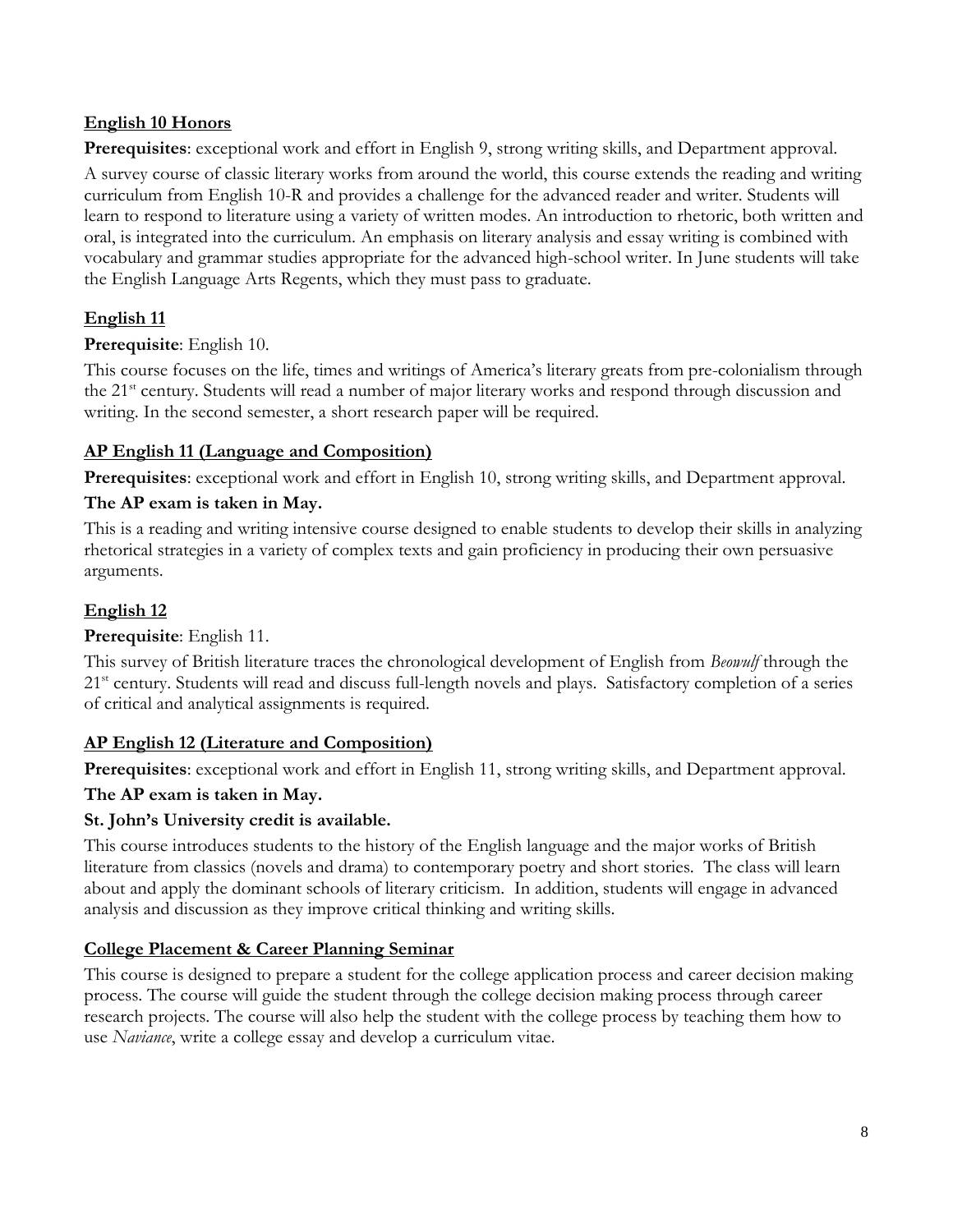## **College Writing**

**Prerequisites**: exceptional work and effort in English 10, strong writing skills, and Department approval. **Students must be Juniors with a minimum 85 GPA**

## **St. John's University credit is available.**

In contrast to English courses where students' writing is primarily literary analysis, this course is rooted in the field of Writing Studies. As such, students' ideas and interests are central to the course, and their writings are the primary texts for regular discussion. Students will write daily and discuss their work often during peer review sessions and teacher conferencing. Students will experiment with different forms of writing, appreciate the need to adapt to a range of rhetorical expectations in college, and recognize that writing is an ongoing process of learning and critical thinking. Among other assignments, students will write a research paper that explores their possible careers. The course will culminate in the compilation and submission of a portfolio. Since College Writing aligns with St. John's University course English 1000C, students must be Juniors with an 85 GPA. Students may opt to take this semester course for 3 college credits. This course fulfills the Kennedy Catholic  $11<sup>th</sup>$  grade writing requirement.

#### **Advanced Writing and Research**

Building on earlier writing and critical reading experience, this one semester course prepares seniors for completing scholarly research and writing in college and is paired with General Education College Prep. Students will learn to use major research tools (search engines, library resources, and online databases such as EBSCO) in order to locate, evaluate, and analyze information. In addition, they will learn how to incorporate information into their writing by summarizing, paraphrasing, synthesizing, and quoting, as appropriate. Students will learn to cite information and document sources according to MLA format. This course's practicum approach will also focus on style, language, organization, rhetoric, and problematic grammar rules. In lieu of a final exam, students will write a 6 to 8-page research paper with an oral presentation component. (one semester course)

## **SOCIAL STUDIES DEPARTMENT**

## <span id="page-10-0"></span>**9 th and 10th Grade – Global History and Geography I and II**

In Grades 9 and 10 Social Studies, students will examine Global History and Geography. This two-year sequence is arranged chronologically beginning with the Paleolithic Era and continuing through the present.

**Global I -** Grade 9 begins with the Paleolithic Era and the development of the first civilizations, continues with an examination of classical societies, and traces the expansion of trade networks and their global impact. The course emphasizes the key themes of interactions over time, shifts in political power, and the role of belief systems. While the course emphasizes the importance of historical and spatial thinking, all of the social studies practices and standards are included in the study of global history and geography.

**Global II -** Grade 10 provides a snapshot of the world circa 1750. The course continues chronologically up to the present. Several concepts are woven throughout the course including industrialization, nationalism, imperialism, conflict, technology, and the interconnectedness of the world. The last three Key Ideas focus on global issues, applying a more thematic approach. While the course emphasizes the importance of historical and spatial thinking, all of the social studies practices and standards are included in the study of global history and geography. In addition, students are taught skills and practices that are part of the NYS Social Studies Frame work. All students will be taking the NYS Regents Exam in Global History and Geography, which is given at the end of 10<sup>th</sup> grade. In accordance with NY State standards, students must pass this Regents exam in order to graduate.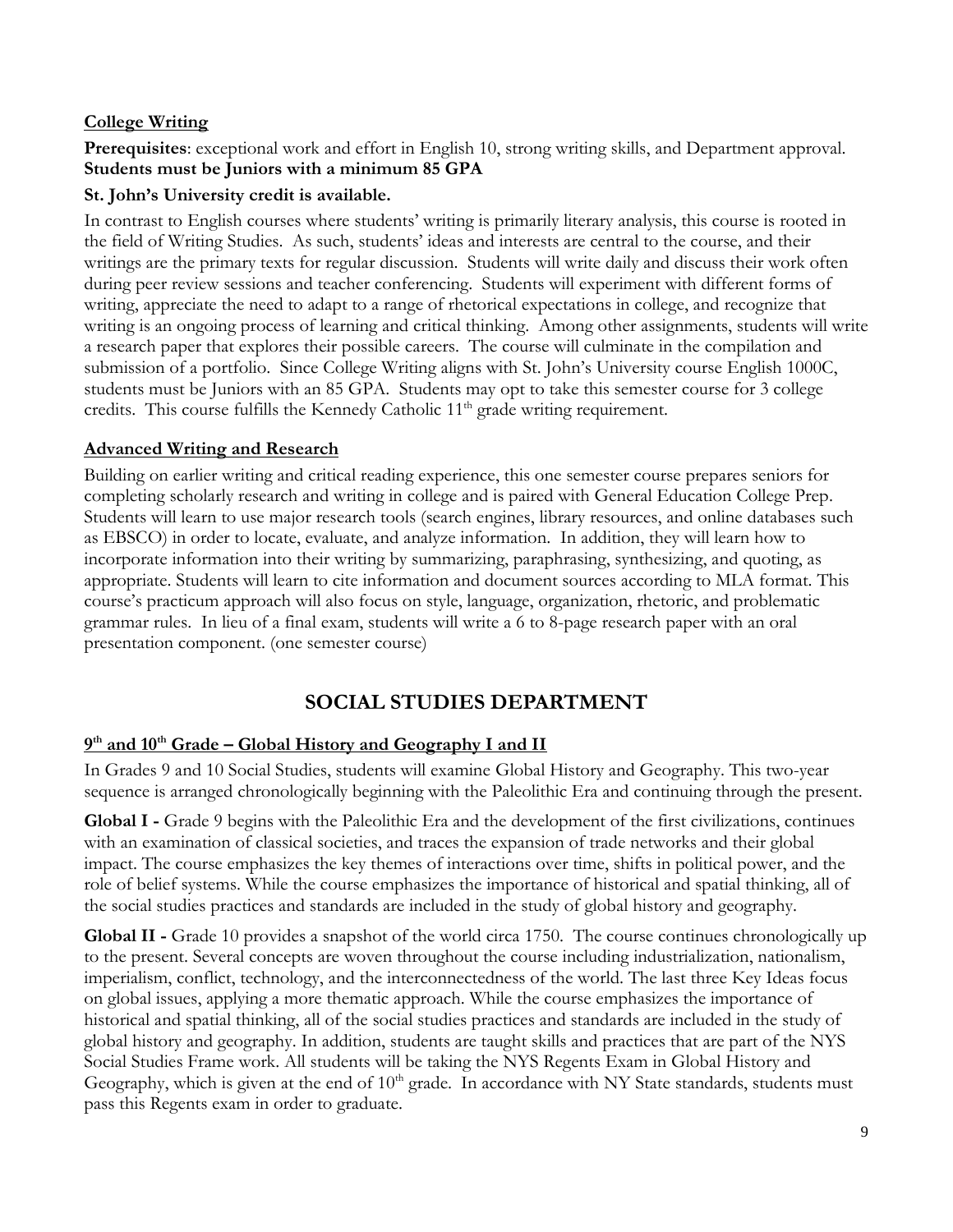## **9 th Grade – Global History and Geography I Honors**

This course follows the general curriculum for Global I, but it is taught at a higher level, involving a more complex, in-depth study of the materials. Students will also be given additional writing assignments, in order to sharpen their writing and analytical skills. Class size is limited as priority is given to students with higher GPA's and exam scores. Students are selected based on their performance in their current year's history course. A 92-93 GPA and teacher recommendation is required from previous course.

## **10th grade – Global History and Geography II Honors**

This course follows the general curriculum for Global II, but it is taught at a much higher level than the regular Global II sections. Students in this course are expected to work more independently than those in the regular sections. Students are also instructed in writing analytical essays, which is particularly important for those who will take advanced placement courses in social studies in later years. Class size is limited as priority is given to students with higher GPA's and exam scores. Students are selected based on their performance in their current year's history course. A 92-93 GPA and teacher recommendation is required from previous course and if applicable Regents scores will be evaluated.

## **11th Grade – U.S. History and Government**

This course focuses on the history of the United States from the Revolution forward, as well as on the structure of the United States government. In addition, writing continues to be emphasized. This course ends with the Regents Exam in U.S. History and Government. In accordance with New York State standards, all students must pass this test to graduate. In addition, writing continues to be emphasized. This course ends with the Regents Exam in U.S. History and Government. In accordance with New York State standards, all students must pass this test to graduate.

## **11th Grade – AP U.S. History**

**Prerequisite**: Approval from current history teacher and Department approval.

## **The AP exam is taken in May.**

## **SUNY Albany college credit is available**

In this course, students learn about American history from the colonial period to the present. This course involves a significant amount of written work, especially with regard to analysis of the trends of American history. Students are required to take the Advanced Placement exam in May, and they may receive college credit upon successful completion of this exam. Students also take the United States History and Government Regents Exam in June, which they must pass in order to graduate. Class size in this course is limited. This course has a college-level curriculum. Students are expected to put in the effort required for a college course. Class size is limited as priority is given to students with higher GPA's and exam scores. Students are selected based on their performance in their current year's history course. A 92-93 GPA and teacher recommendation are required from previous course and if applicable Regents scores will be evaluated.

## **12th Grade – American Civics: Our Government and Economics**

The purpose of this full year course is to study the two fundamental components of the American system – democracy and capitalism. The study of democracy examines the concepts of the Constitution, the structure and workings of our government, as well as our political system. The study of capitalism includes the basics of economic theory, as well as the practice of our free enterprise system. Students will also learn about the issues that face our nation and our society today, and they will have the opportunity to participate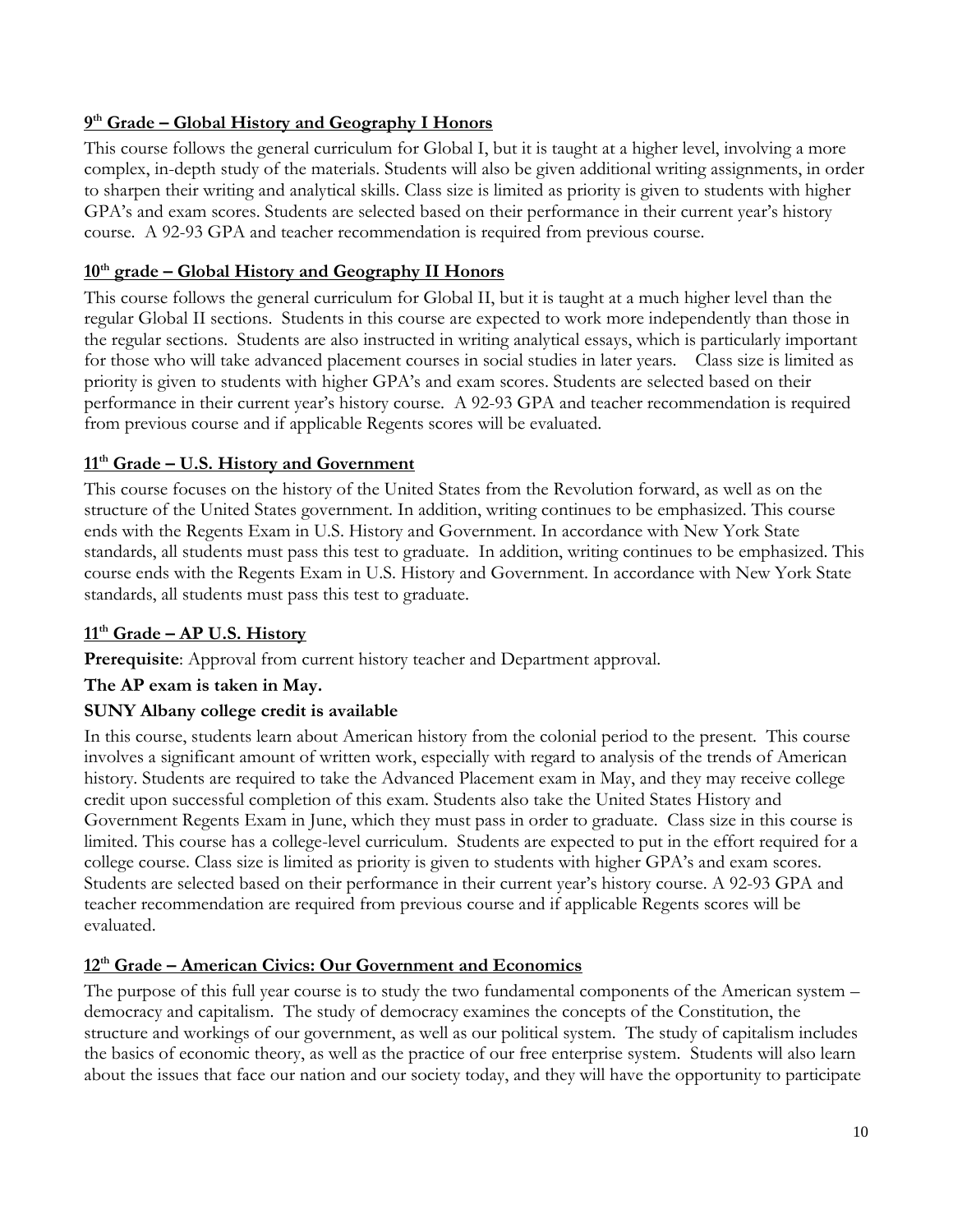in discussions and other methods of investigation regarding those issues. Evaluation is done through traditional testing techniques and alternative assessment. This is a state mandated course for graduation.

## **12th Grade –AP U.S. Government and Politics**

**Prerequisite**: Approval from current history teacher and Department approval.

## **The AP exam is taken in May.**

## **Iona College credit is available**

This full year course is an in-depth study of the American system of government as well as our political system. Topics covered include the Constitution, branches of government, political beliefs and behaviors, political parties, special interests, the media, public policy, civil liberties and civil rights. This course is taught in a seminar format. Students are required to do outside reading and to be informed about current political issues. This course is taken in place of American Civics: Our Government and Economics. Students may receive college credit upon successful completion of the Advanced Placement exam. This course has a college level curriculum. Students are expected to put in the effort required for a college course. For more information, students should consult the College Board website. Class size is limited as priority is given to students with higher GPA's and exam scores. Students are selected based on their performance in their current year's history course. A 92-93 GPA and teacher recommendation is required from previous course and if applicable Regents scores will be evaluated.

## **12th Grade – AP Macroeconomics**

**Prerequisite**: Approval from current history teacher and Department approval.

## **The AP exam is taken in May.**

This course is offered as a senior level elective course. The purpose of the AP course in macroeconomics is to give the students a thorough understanding of the principles of economics that apply to an economics system as a whole. The course places particular emphasis on the study of national income and price-level determination, and also develops students' familiarity with economic performance measures, the financial sector, stabilization policies, economic growth, and international economics. For more information, students should consult the College Board website. Class size is limited as priority is given to students with higher GPA's and exam scores. Students are selected based on their performance in their current year's history course. A 92-93 GPA and teacher recommendation are required from previous course and if applicable Regents scores will be evaluated

#### **12th Grade – AP Psychology**

**Prerequisite**: Department approval.

## **The AP exam is taken in May.**

This course is offered as a senior level elective course. The AP Psychology course is a full year course designed to introduce students to the systematic and scientific study of the behavior and mental processes of human beings and other animals. Students are exposed to the psychological facts, principles, and phenomena associated with each of the major subfields within psychology. They also learn about the ethics and methods psychologists use in their science and practice. For more information, students should consult the College Board website. Class size is limited as priority is given to students with higher GPA's and exam scores. Students are selected based on their performance in their current year's history course. A 92-93 GPA and teacher recommendation are required from previous course and if applicable Regents scores will be evaluated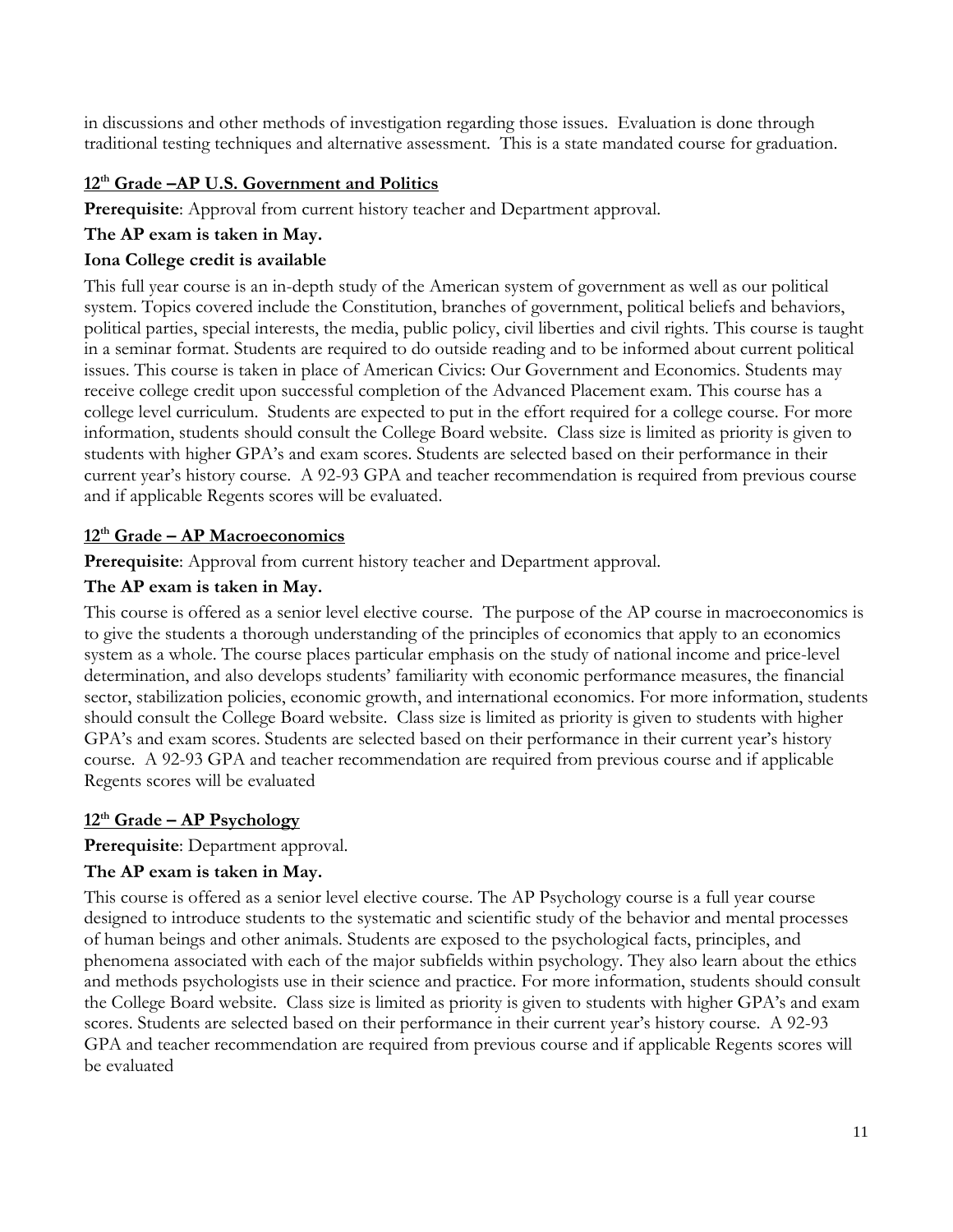## **MATH DEPARTMENT**

## <span id="page-13-0"></span>**Algebra 1**

## **The June Algebra 1 Regents exam is required. The TI-84 Plus graphing calculator is required.**

This course focuses on the relationships between quantities and reasoning using equations and their graphs; descriptive statistics; linear and exponential functions; polynomial and quadratic expressions, equations, and functions; modeling with equations and functions.

## **Geometry**

## **Prerequisite:** Algebra 1

## **The June Geometry Regents exam is required. The TI-84 Plus graphing calculator is required.**

This course focuses on congruence, proof, and constructions; similarity, proof, and trigonometry; three dimensions; connections between algebra and geometry through coordinates; circles with and without coordinates.

## **Algebra 2**

**Prerequisite:** Geometry.

## **The June Algebra 2 Regents exam is required. The TI-84 Plus graphing calculator is required.**

This course focuses on polynomial, rational, and radical relationships; trigonometric and other functions; inferences and conclusions from data.

## **Geometry Honors**

**Prerequisite**: Algebra 1 and Department approval.

## **The June Geometry Regents exam is required. The TI-84 Plus graphing calculator is required.**

This course is an accelerated approach to Geometry. In addition to enrichment topics, an extended study of topics in Geometry is made.

## **Algebra 2 Honors**

Prerequisites: Geometry Honors or Geometry and Department approval.

## **The June Algebra 2 Regents exam is required. The TI-84 Plus graphing calculator is required.**

This course is an accelerated approach to Algebra 2. In addition to enrichment topics, an extended study of the topics in Algebra 2 is made.

## **Pre-Calculus**

**Prerequisite**: Algebra 2 Honors or Algebra 2 and a passing score on Algebra 2 Regents.

#### **The TI-84 Plus graphing calculator is required.**

This course focuses on extensive curve sketching and function analysis, parametric equations, polar coordinate systems, analytic trigonometry and applications (including vectors), matrices and conic sections. Sequences and series are studied, along with an introduction to inductive reasoning. Limit notation is used as appropriate throughout the year, and the course finishes with an exploration of derivatives, providing an introduction to subsequent calculus course. The course moves thematically through applications, while building numerical, symbolic, and graphical analytic skills.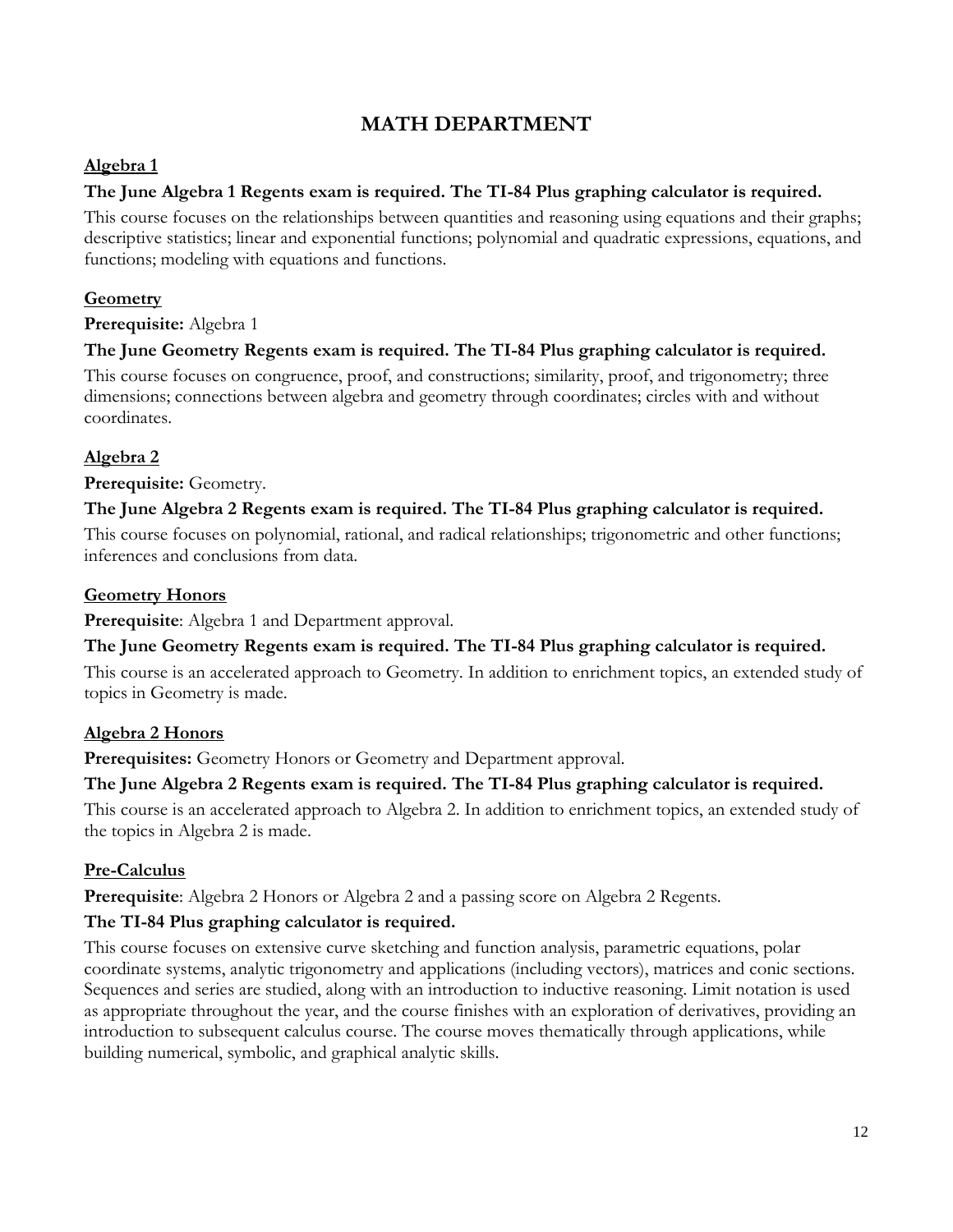## **Pre-Calculus Honors**

**Prerequisite**: Algebra 2 Honors in sophomore year and a passing score on Algebra 2 Regents and Department approval

## **SUNY Albany college credit is available for the spring semester only**

## **The TI-84 Plus graphing calculator is required.**

An enriched pre-calculus course designed for students with the highest aptitude and achievement in prior math courses. This course is an integrated approach to pre-calculus and calculus. Elements of algebra and analytic geometry necessary to study calculus of one variable will be studied. Topics include functions, limits, continuity, differentiation of algebraic functions, and applications of differentiation.

## **AP Calculus AB**

**Prerequisite**: Algebra 2 Honors in junior year or Pre-Calculus Honors and Department approval

## **The AP exam is taken in May.**

## **The TI-84 Plus graphing calculator is required.**

Topics covered include differentiation and integration of functions: polynomial, rational, trigonometric, exponential and logarithmic. Application of these processes is strongly emphasized. AB syllabus outlined by ETS is followed. This course is for students with the highest aptitude and achievement in prior math courses.

## **College Algebra**

**Prerequisite:** Algebra 2 (Students who have passed the Algebra 2 Regents are not eligible for College Algebra.)

## **The TI-84 Plus graphing calculator is required.**

The first phase of this course will focus on strengthening and expanding knowledge of trigonometric, exponential, and logarithmic functions. Probability, statistics, sequences and series will also be studied. The second phase of the course is designed to provide a firm foundation for college mathematics including: maximizing/minimizing, polynomial functions of a higher degree, systems and matrices, and significant advanced applications of exponential, logarithmic, and trigonometric relationships. The course moves thematically through applications, while building numerical, symbolic, and graphical analytic skills.

## **AP Statistics**

**Prerequisite**: Algebra 2 or Algebra 2 Honors and Pre-Calculus or Pre-Calculus Honors and Department approval

## **The AP exam is taken in May.**

## **The TI-84 plus graphing calculator is required.**

<span id="page-14-0"></span>This course will introduce the student to the use of statistics and probability in the context of the real world. The student will explore statistical theory and practical applications in a variety of areas including physical and social science, public opinion and political science, business, economics, and medicine. Students will examine and interpret statistical information through applications, examples, projects, and exercises.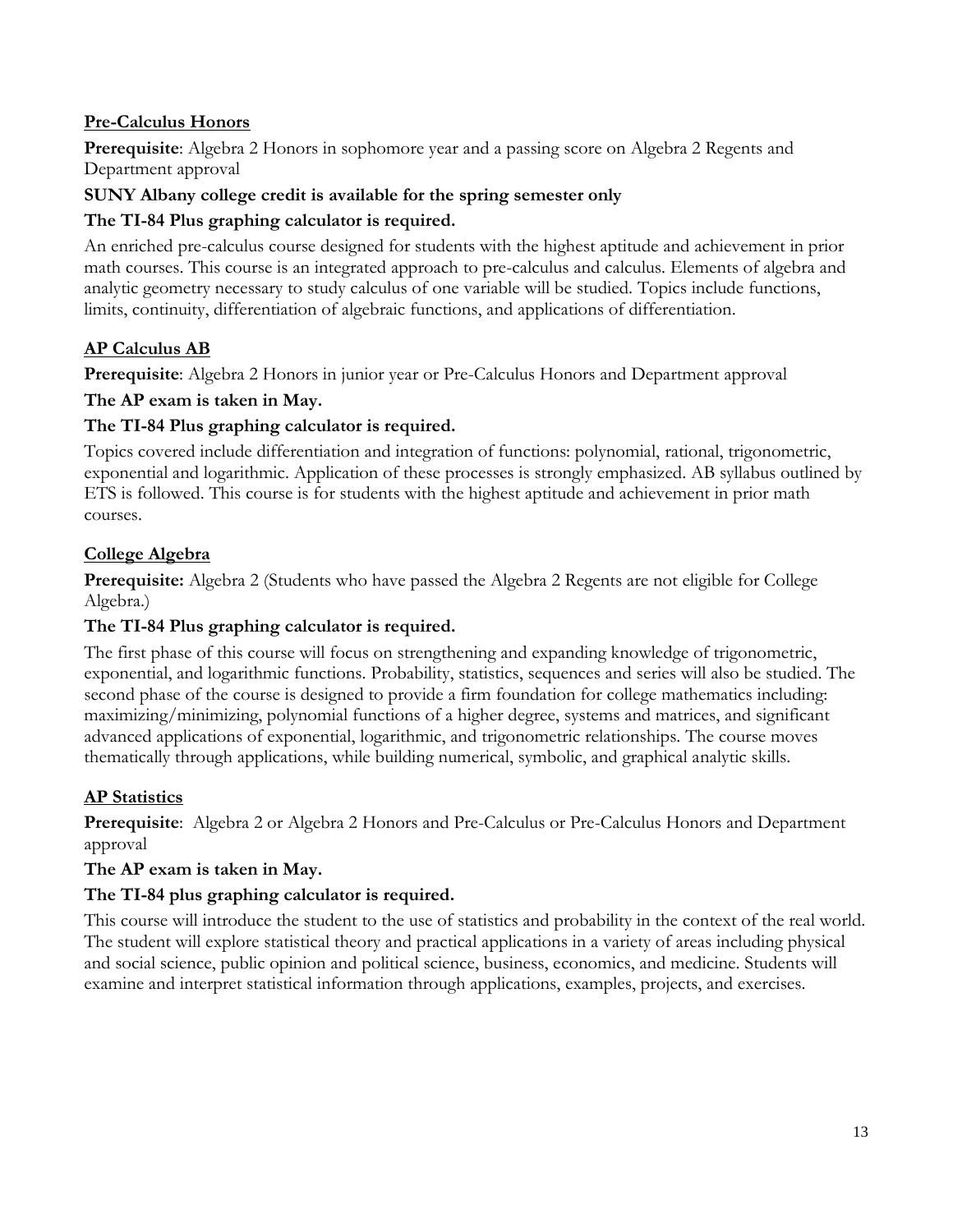## **SCIENCE DEPARTMENT**

## **The Living Environment – Biology**

This course will give the students an understanding of the living environment. The student will apply scientific concepts, principles and theories pertaining to the living environment and recognize the historical development of these ideas. A minimum of 1,200 minutes of laboratory work and an acceptable written report on each laboratory investigation are required for admission to the Regents examination. Some topics covered are similarities and differences among living and nonliving things, inheritance of genetic information, changes in organisms and species over time, continuity of life, dynamic equilibrium in living organisms, dependence of plants and animals on each other, the effect of human decisions and activities on the physical and living environment. Students must take the Regents exam in June.

## **Physical Setting – Chemistry**

The Regents Chemistry course is designed for the student who has an interest in modern Chemistry and the effect that it has on his/her life. Some of the topics covered are matter and energy, atomic structure, bonding, Periodic Table, mathematics of Chemistry, kinetics, equilibrium, acids and bases, electrochemistry, and organic chemistry. A minimum of 1,200 minutes of laboratory work and an acceptable written report on each laboratory investigation are required for admission to the Regents examination. Students must take the Regents exam in June.

## **Biology Honors and Chemistry Honors**

## **Prerequisite:** Department approval.

These courses involve a more intensive approach to the Regents course of study. The more highly motivated students are recommended for these courses.

## **Physical Setting – Earth Science**

This course provides the student with an understanding and an appreciation of this planet. Some of the topics covered are: Earth dimensions, minerals and rocks, the dynamic crust, earthquakes, landscapes, glacial geology, the Earth's history, meteorology, water cycle and climate and environmental awareness. The student should have a background in the skills of observation and interpretation and analysis of data. The course is a Regents course. A minimum of 1,200 minutes of laboratory work and an acceptable written report on each laboratory investigation. Prior to the written portion of the Regents examination, students will be required to complete a laboratory performance test. Students must take the Regents exam in June.

## **Physical Setting - Physics**

**Prerequisites:** Approval of current science teacher, successful completion of the Regents Chemistry course, a passing grade on the Regents Chemistry exam, and be in (or have completed) Algebra 2.

This course covers the concepts of motion, light and sound waves, electricity and magnetism, and modern physics. Emphasis is on mathematical analysis. A minimum of 1,200 minutes of laboratory work and an acceptable written report on each laboratory investigation are required for admission to the Regents examination. Students must take the Regents exam in June.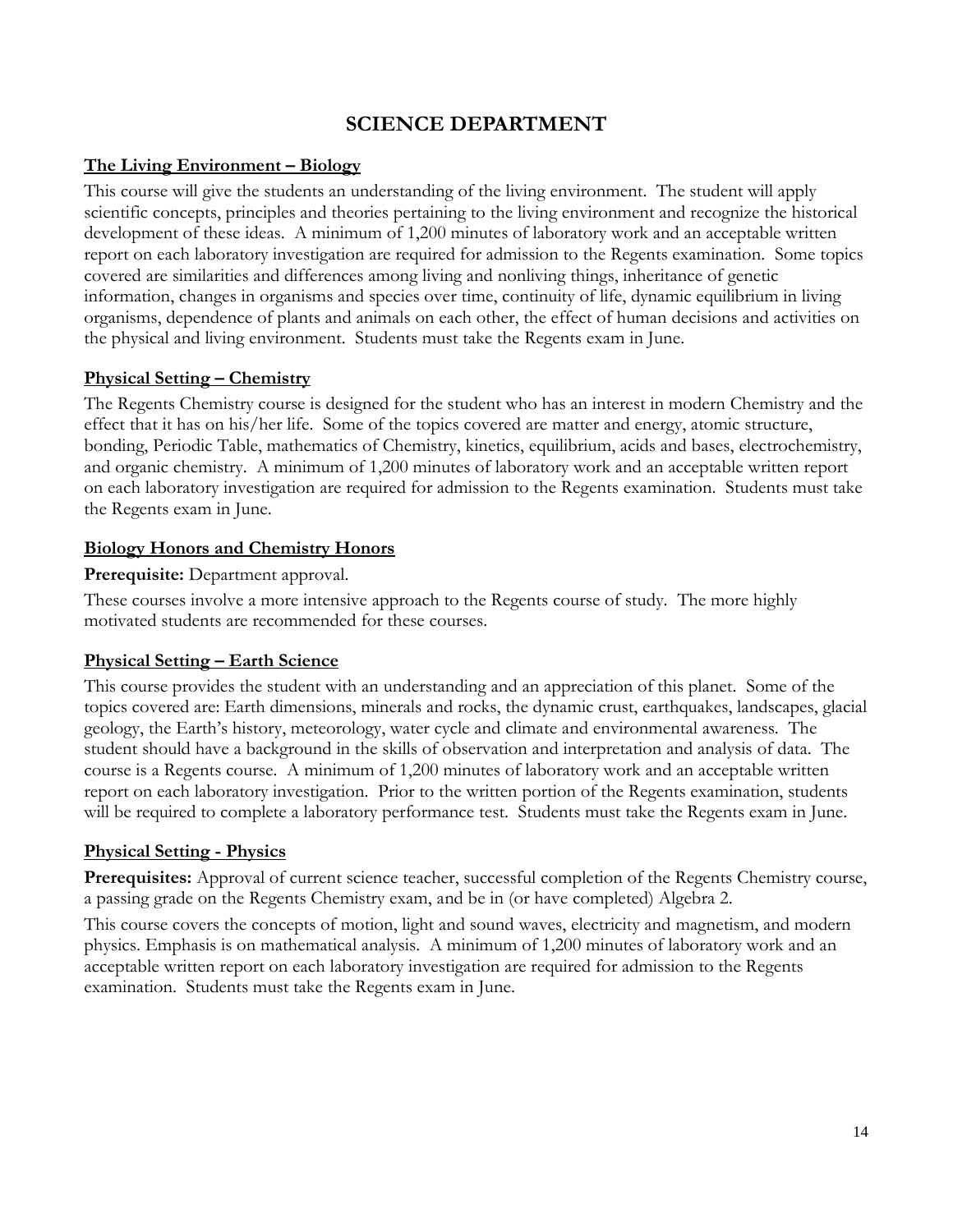## **AP Physics 1**

**Prerequisites**: Approval of current science teacher, successful completion of the Regents Chemistry course, mastery on the Regents Chemistry exam, and be in (or have completed) Algebra 2 Honors.

## **The AP exam is taken in May. Juniors must also take the Physics Regents exam in June.**

AP Physics 1 is an algebra-based, introductory college-level physics course that explores topics such as Newtonian mechanics (including rotational motion); work, energy, and power; impulse and momentum. Through inquiry-based learning, students will develop scientific critical thinking and reasoning skills. The course prepares students for the 3-hour A.P. Physics 1 examination taken in May. The course follows the Advanced Placement curriculum established by the College Board.

## **AP Biology**

**Prerequisite**: Physical Setting – Physics or AP Physics accompanied by Department approval.

This is an advanced elective course offered to students who have completed Regents Biology and Chemistry with an average of 90 or above. The AP course is designed to be the equivalent of a college introductory Biology course taken by Biology majors. Areas covered are cells, genetics, evolution, ecology, and plant and animal form and function. AP level approved labs will be a part of the curriculum, with appropriate lab reports. The student who does best in this course loves Biology and has a strong work ethic.

## **AP Environmental Science**

**Prerequisite**: Physical Setting – Physics or AP Physics accompanied by Department approval.

## **The AP exam is taken in May.**

This is an advanced Senior level elective course that includes the study of environmental science both locally and globally. Topics will include ecological principles, population dynamics, economics, law, philosophy, resource management and sustaining society. Classroom work will be supplemented with regular lab work, which will require write-ups.

## **AP Chemistry**

**Prerequisite**: Physical Setting – Physics or AP Physics. Department and Instructor approval is required.

## **The AP exam is taken in May.**

The AP Chemistry course will enable students to pursue college level chemistry work during their high school years.A prerequisite for enrollment into the AP Chemistry course is the successful completion of a first course in high school Chemistry. In addition, it is strongly recommended that the math requirement for the admission into AP chemistry is the successful completion of a second-year algebra course. Students who take the AP Chemistry course will develop advanced inquiry and reasoning skills, such as developing a plan for collecting data, analyzing data, applying mathematical routines, and connecting concepts in and across domains. The result will be readiness for the study of advanced topics in subsequent college courses. Laboratory science is a major component of the AP Chemistry course. The AP Chemistry course is the equivalent of a first-year general chemistry course in the first year of college. The AP Chemistry exam will be taken at the end of the course.

## **Applied Physics**

## **This course is required for any senior who has not taken Physical Setting – Physics or AP Physics.**

This year long course will provide the student with an understanding of the major concepts of traditional physics, including measurements and mathematics, mechanics, energy, electricity and magnetism, waves and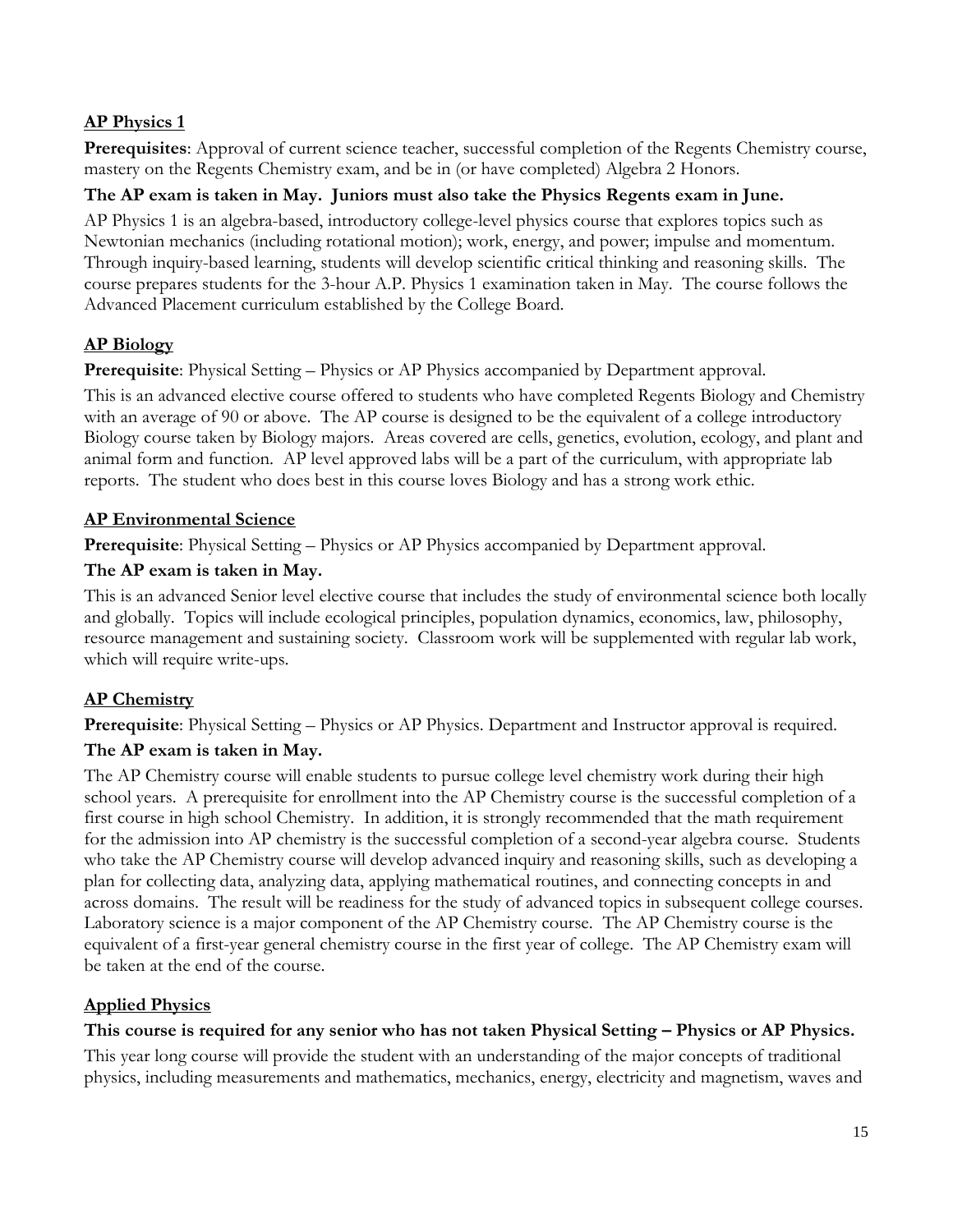light, and the modern physics topics of quantitative mechanics, relativity, and nuclear physics. This is not a Regents course, so no lab work will be required. Instead, students will be assigned quarter projects.

## **Environmental Science**

## **Prerequisite**: Department approval.

This is a Senior elective course that includes the study of environmental science both locally and globally. Topics will include ecological principles, population dynamics, economics, law, philosophy, resource management and sustaining society. Classroom work will be supplemented with lab work, which will require write-ups.

## **3D Computer Modeling**

**Prerequisite**: High School geometry and the ability to use a Cartesian (x,y) coordinate system to represent points on a plane. Students should be comfortable working on a desktop computer.

## **An Apple Pencil (1st generation) is required for this course.**

The purpose of this course is to teach the principles of polygon modeling in Maya, Forger and Procreate. Students will begin by learning both the Maya and Forger interfaces and user settings, as well as good work habits. The class will proceed to review Maya primitives and how they can be modified. Modeling tools will be explained. The course will also discuss various methods and techniques for creating original sculptures from primitives (box modeling) and plotting vertices in XYZ space (patch modeling). Students will then take the objects that they have created in Maya and sculpt additional details on their iPad using Forger using tools such as move, inflate, smooth, masking, and painting. Time permitting, animation in Maya will also be explored. Through projects students will create various models and sculptures that will utilize skills learned.

## **AP Computer Science Principles**

## **The AP exam is taken in May.**

AP Computer Science Principles is an introductory course for any student interested in programming, computers, and technology. Previous experience in programming is not necessary; this course lays the groundwork for understanding the basic principles behind writing code in any language. The course begins by teaching programming principles by using Scratch, a free platform developed by MIT, that uses blocks to help students visualize their programs. The course then moves to Python, where students translate their visual programming skills in to text based ones. Throughout the course, topics such as image and sound manipulation are discussed, as well as data mining, security, and ethical practices. In addition to individual assignments, students also work on several group projects relating to the current module of the course.

## **LANGUAGES OTHER THAN ENGLISH (LOTE) DEPARTMENT**

<span id="page-17-0"></span>Language offerings are Spanish, Latin, and Italian. Level 3 Comprehensive Regents Equivalent Examinations are given at the completion of the level 3 languages. Students are required to take this exam by Junior year. Once a student has selected a language in Freshman year, that student must take that language until the Level 3 Comprehensive Regents Equivalent Examination has been completed.

## **Language I**

The four skills of foreign language (listening, reading, speaking, and writing) will be introduced and stressed. Materials included acquaint students with the new language. An introduction to the culture of the country will also be presented to familiarize the students with the daily life and traditions of the country.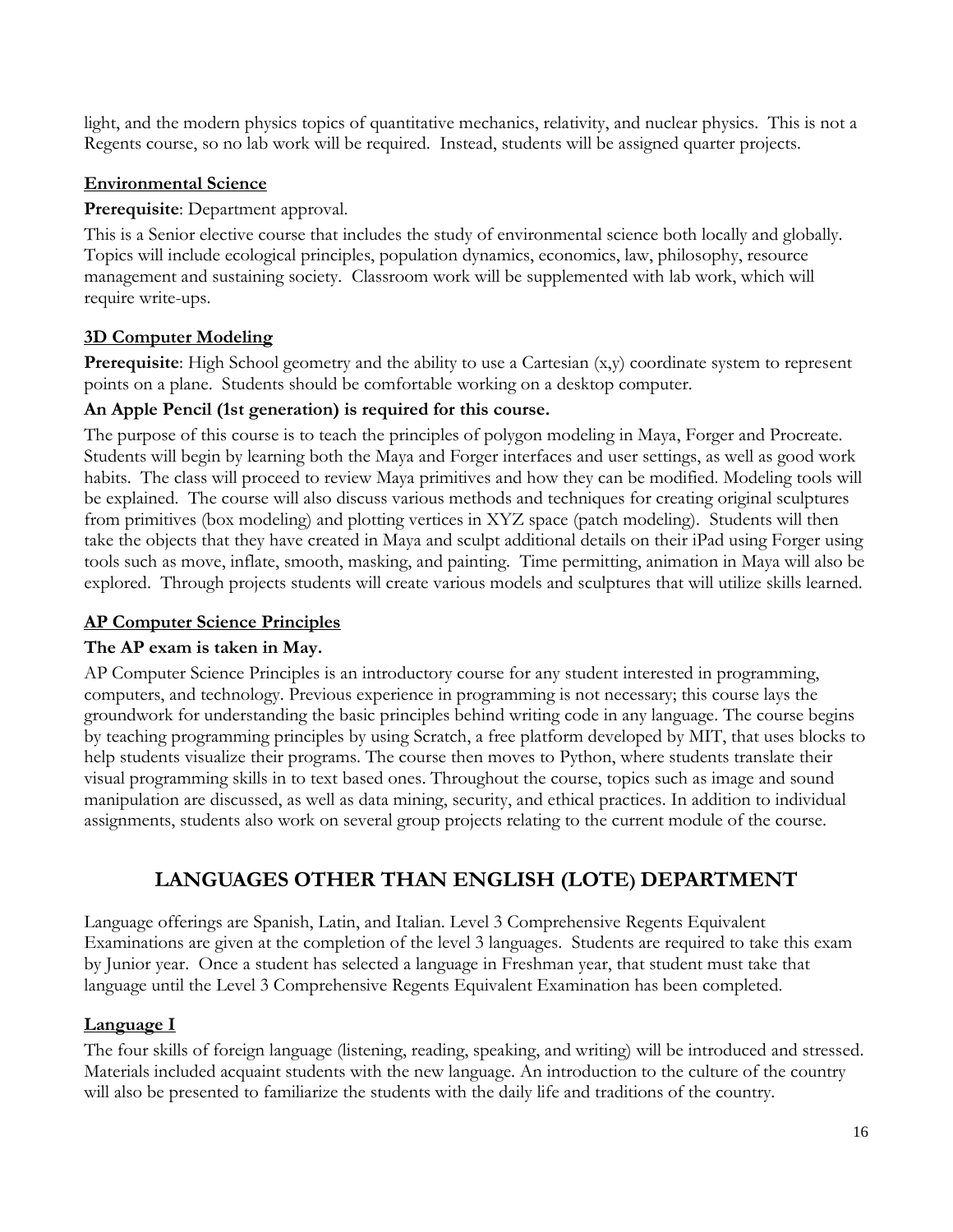## **Language II**

**Prerequisite:** Successful completion of a Level I language.

The improvement of the basic skills acquired in the target language will be stressed. Emphasis will be placed on reading and listening skills

## **Spanish 2 Honors**

**Prerequisite**: Teacher recommendation based on performance in Spanish I.

This course will further review the structure of the Spanish language, while providing additional practice in the four basic skills of reading, writing, listening, and speaking. It will also include a study of Spanish literary selections that require additional reading and analysis that is appropriate for an Advanced Level 2 Spanish Course. Spanish 2 Honors will be taught at a more rapid pace than Spanish 2, with higher expectations of students in all skills and extensive use of spoken Spanish.

## **Language III**

**Prerequisite:** Successful completion of a Level II language.

A deepening of the skills acquired in the first two years is the goal of this course with additional emphasis on speaking and writing skills. A basic interest in the target language and culture is necessary for success in this Regents level course.

## **Spanish III Honors**

**Prerequisite**: Teacher recommendation.

This course will further review the structure of the Spanish language, while providing additional practice in the four basic skills of reading, writing, listening, and speaking. It will also include a study of Spanish literary selections that require additional reading and analysis. Spanish 3 Honors will be taught at a more rapid pace than Spanish 3, with higher expectations of students in all skills and extensive use of spoken Spanish.

## **Spanish IV AP**

**Prerequisite:** Successful completion of Spanish III and teacher recommendation

## **The AP exam is taken in May.**

## **St. John's University credit is available.**

Students use short stories, a play, poetry selections, and media articles from Spain and Latin America to develop proficiency in the skills of reading, writing, speaking, and listening. Advanced grammar points are included as a tool to improve communication. The course is conducted in Spanish. Students may be required to purchase books and/or supplemental materials.

## **Latin IV AP**

**Prerequisite**: successful completion of Level 3 Latin and Department approval.

## **The AP exam is taken in May.**

## **St. John's University credit is available.**

Students use Vergil's *Aeneid* and Caesar's *Gallic Wars* to translate, interpret, and write critical analyses. Students also examine the historical, social, cultural, and political context of Vergil's *Aeneid* and recognize the influence of Latin literature on the artistic achievement of the modern world. Students will be required to purchase texts and/or supplementary materials.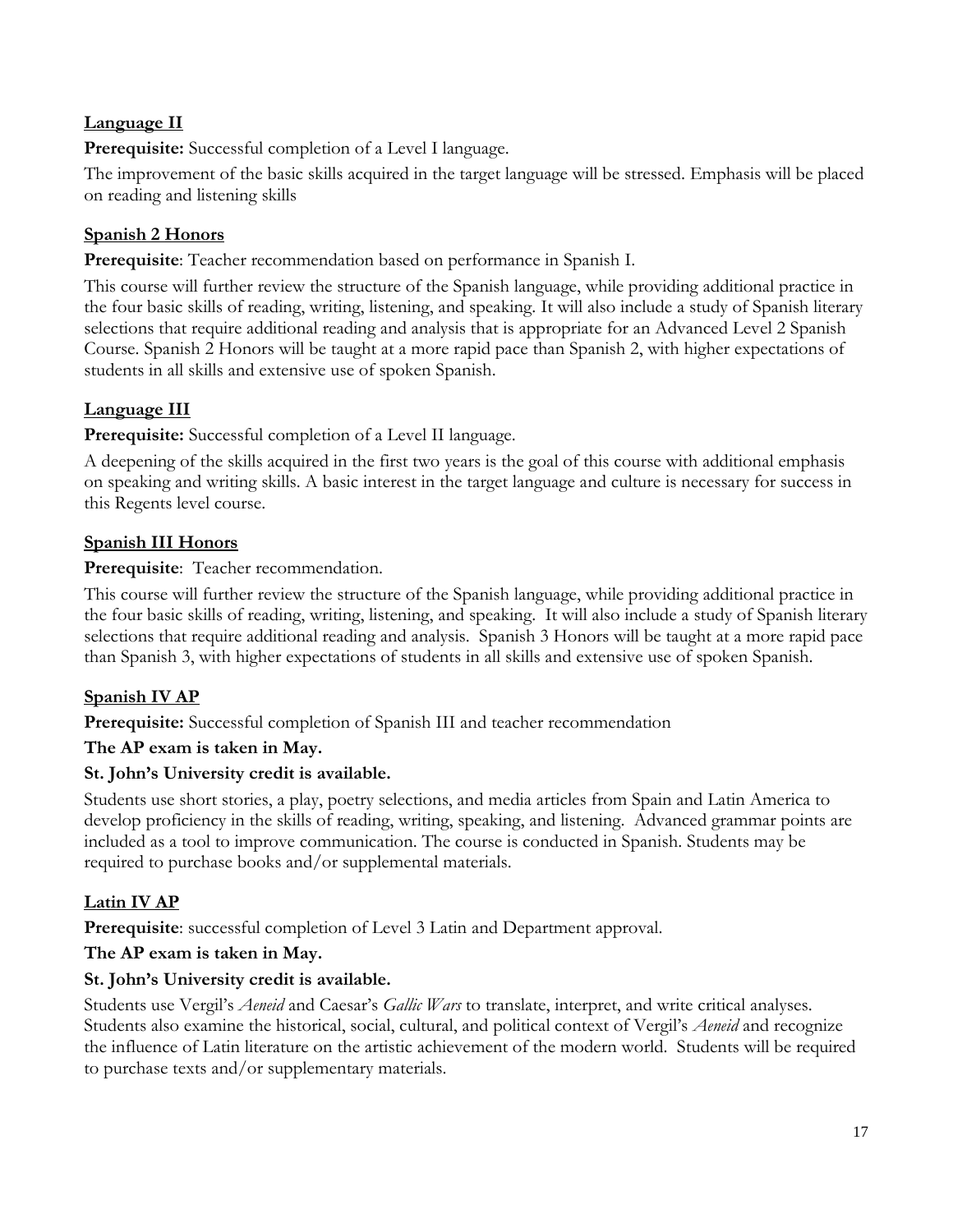## **FINE ARTS DEPARTMENT**

## <span id="page-19-0"></span>**Art & Music Appreciation**

This full year course meets 4 days out of the 6-day cycle and is open to students in grade 9**.** This course is a study of the elements and principles of art and music to help formulate and understand their own artistic tastes. Development of a useful visual vocabulary and aural vocabulary will be addressed. Extensive time will be invested in the critiquing and evaluating of major works, styles, forms, media, and processes, while exploring a general overview of important art and music history. This course fulfills the Fine Arts requirement for New York State High School diploma.

## **Concert Band**

This course is a full year course that rehearses daily during homeroom period. Open to grades 9-12 with teacher recommendation only. Concert Band is a performance group for brass, woodwinds, and percussion instruments. Students are expected to have at least one year of experience and will be asked to audition for the group. Students will practice diligently at home and rehearse at school. Concerts and Open House performances are requirements for our members as are regular recorded playing submission for assessments and tests/activities to reinforce music theory, concepts, and history. **Students will be contacted for an audition if necessary.**

## **String Ensemble**

This course is a full year course that develops ensemble skill, performance technique, music literacy, and cultural understanding in the arts. The course includes daily homeroom instruction. Open to grades 9-12. Students will study and learn to read music of greater complexity, to include common time, cut-time, compound meter, major and minor keys, chromaticism, dynamic contrast, shifting technique and quality tone production. Concerts and Open House performances are requirements for our members. **Students will be contacted for audition if necessary.**

## **Chorus**

## **Although no prior experience is needed. An audition is required for 9th graders.**

## **Upperclassmen must obtain Department Chairperson approval to enroll.**

This full year course is an instructional choral program open to grades 9-12 interested in music expression through voice in a large group setting. The course incorporates daily homeroom instruction. This program will expose students to a variety of music styles, as well as enforce proper vocal techniques, sight reading, dynamics, and style, while teaching students to read music and sing "in parts." Participation in the monthly school wide community liturgies as well as in the Kennedy Catholic Fine Arts performances (concerts and open houses) is required.

## **Theater/Acting**

## **Although no prior experience is needed. An audition is required for 9th graders.**

This full year course meets 4 days out of the 6-day cycle and is open to students in grade 9**.** This course will cover the following components: Introduction to Theater, Character Development, Monologue, Improvisation, Scene Work, Movement, and Resume Design for summarizing theatrical experiences. Through theatrical games and improvisational exercises, students will develop skills in dramatic technique. Students will work individually and in groups as they rehearse and perform theatrical works in class. This course fulfills the Fine Arts requirement for the New York State High School diploma. Students in this course are required to participate in some capacity in the spring musical.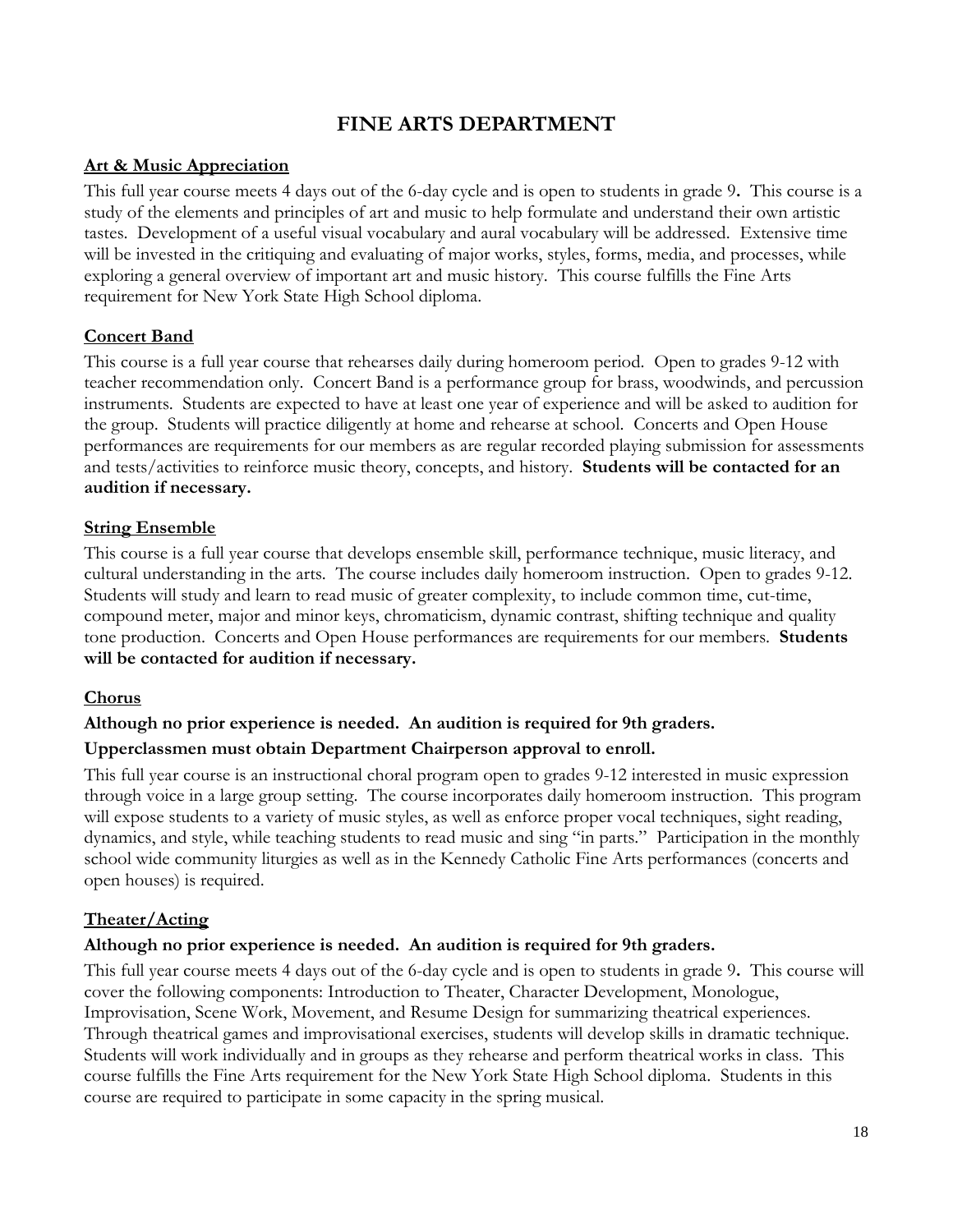## **Music Theory/History**

## **Seniors may be admitted with Instructor approval.**

This full year course meets 4 days out of the 6-day cycle and is open to students in grade 9 and 12. The course is a study of basic music theory and composition as well as the elements of music. A general overview of the history of music and an advanced appreciation. Extra help with material from performance groups will be offered. This course fulfills the Fine Arts requirement for the New York State High School diploma. This course is intended as an extension course for freshmen students in Chorus, Band and String Ensemble.

## **Studio Art I – Grade 9**

#### **Artwork submission is required.**

This course is an introduction to the Visual Arts at the high school level. It is designed to acquaint the beginning student with a variety of medium and techniques enabling them to experience the creative process through the development of drawing skills coupled with historical reference. This course fulfills the fine Arts equipment of New York State High School diploma.

#### **Studio Art II – Grade 10**

**Prerequisite:** Department and Instructor approval. Studio Art or Artwork submission is required.

This elective course consists of daily homeroom instruction and is open to students in grade 10. This course covers the basic design concepts and color theory through the creation of paintings and drawings using a variety of media. Oil painting techniques and theories are introduced through practice and demonstration. Emphasis is placed on choice of materials, depiction of light and shadow, painting techniques, basic color mixing and composition. The course provides students with a foundation for creative expression in oil painting.

## **AP Art History**

**Prerequisite:** Must be part of the Studio Art Program. Department and Instructor approval is required

#### **The AP exam is taken in May.**

This is a senior elective course. The AP Art History course explores such topics as the nature of art, its uses, its meanings, art making, and responses to art. Through investigation of diverse artistic traditions of cultures from prehistory to the present, the course fosters in-depth and holistic understanding of the history of art from a global perspective. Students learn and apply skills of visual, contextual and comparative analysis to engage with a variety of art forms, constructing understanding of individual works and interconnections of art-making processes and products throughout history.

#### **Advanced Visual Arts I & II**

This elective course consists of daily homeroom instruction and is open to grades 11 and 12. This course is designed for the advanced student who wishes to further their studies in the field of Visual Arts and has minimum of 2 years' studio experience at Kennedy Catholic, or the permission of the instructor. Students may elect to continue their studies of Painting and Drawing or broaden their knowledge of the Studio mainly through an understanding of the Applied Arts involving a variety of disciplines. These include but are not limited to Painting, Drawing, Printmaking, Ceramics, Sculpture, Collage, Digital Media, Textile and Fiber Arts.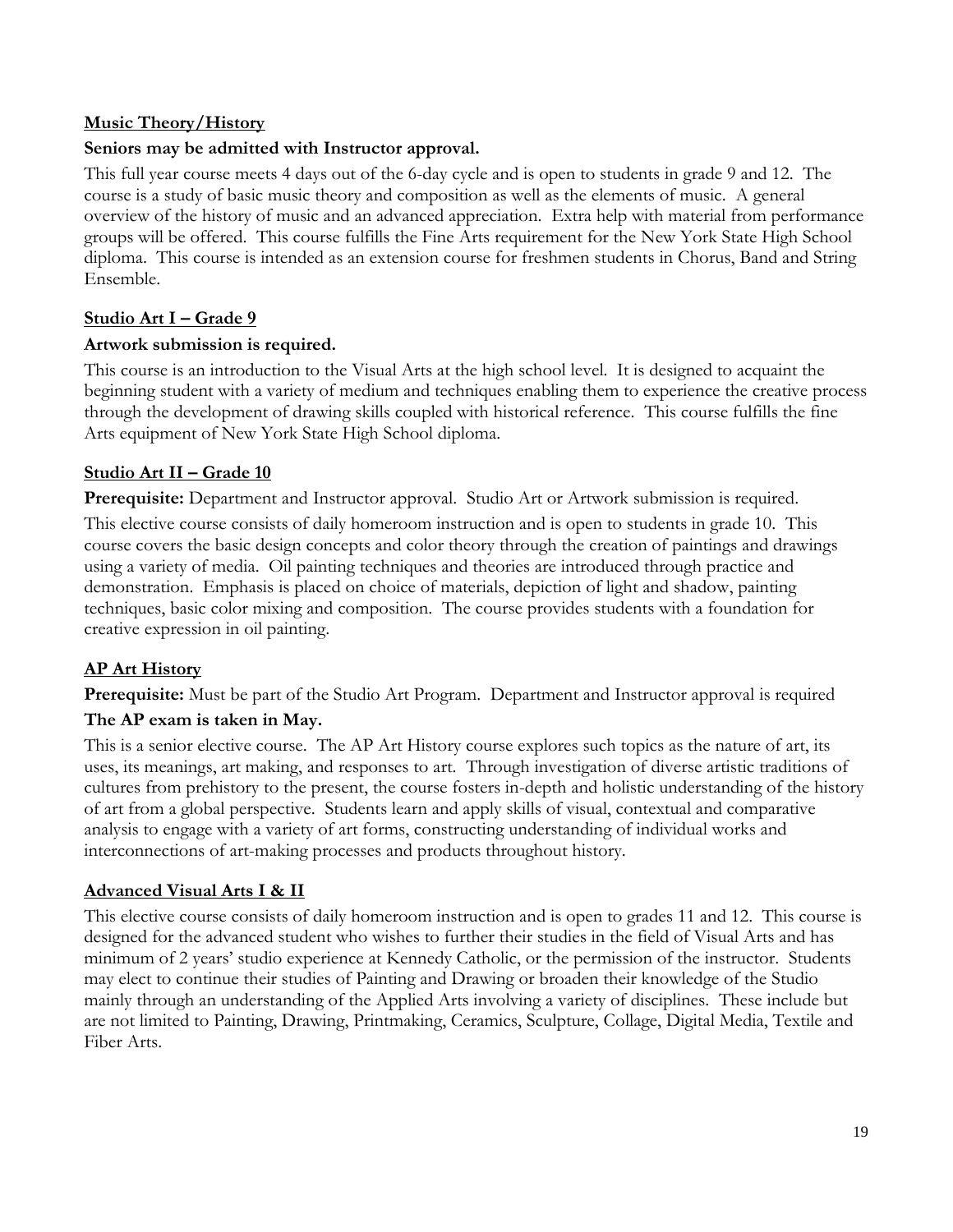## **Ceramics & Applied Art**

**Prerequisite**: Student MUST be part of the Studio Arts Program. Department and Instructor approval is required.

This year full year elective introduces students to an array of art possibilities through traditional ceramic techniques, mosaics and more. The course offers understanding of the cultural and historical contributions of the applied arts through the student's own creative experience and application. Project specific techniques are demonstrated and reinforced through studio application and on an individualized basis. Students are required to keep a sketchbook and create their own "design library" for project reference and design terminology. Emphasis will be placed on composition and construction of artworks as useful and decorative objects. Introduction to traditional and historical ceramic and applied arts will be incorporated into the lab experiences.

## **Spreading the Word through Art**

**Prerequisite**: Instructor approval and artwork submission.

<span id="page-21-0"></span>This is a Senior level elective focusing on the role of the Catholic Church as patron and educator. This level offers the student the opportunity to explore and create devotional artwork through the use of traditional and contemporary techniques such as mosaic, iconography, painting and digital media.

## **GENERAL EDUCATION**

#### **Health**

This one semester course follows the syllabus mandated by New York State. It includes first aid, mental health, human sexuality, marriage, nutrition, the effect of the use of tobacco, alcohol and drugs, and violence in society. Projects on some of the topics are required.

#### **Physical Education**

The physical education course follows the program prescribed by the New York State Education Department.

#### **PSAT Prep Course**

With limited exceptions, this one-year course is required for sophomores. Students will learn effective math and verbal strategies and practice extensively with actual PSAT exams. The PSAT measures critical reading skills, writing skills, and math problem solving skills. This test prepares students for the SAT as well as identifies National Merit Scholars.

#### **General Education College Preparatory Course**

This senior level elective course is a one semester course. It is an overview of general education classes focusing on key concepts that students will learn in the first two years of college. It synthesizes concepts learned in high school and beyond that will help facilitate a student's transition from high school to college in courses such as Sociology, Psychology, Geography, Philosophy, Language, Writing, etc. This course is a one semester course and is paired with Advanced Writing and Research (one semester course).